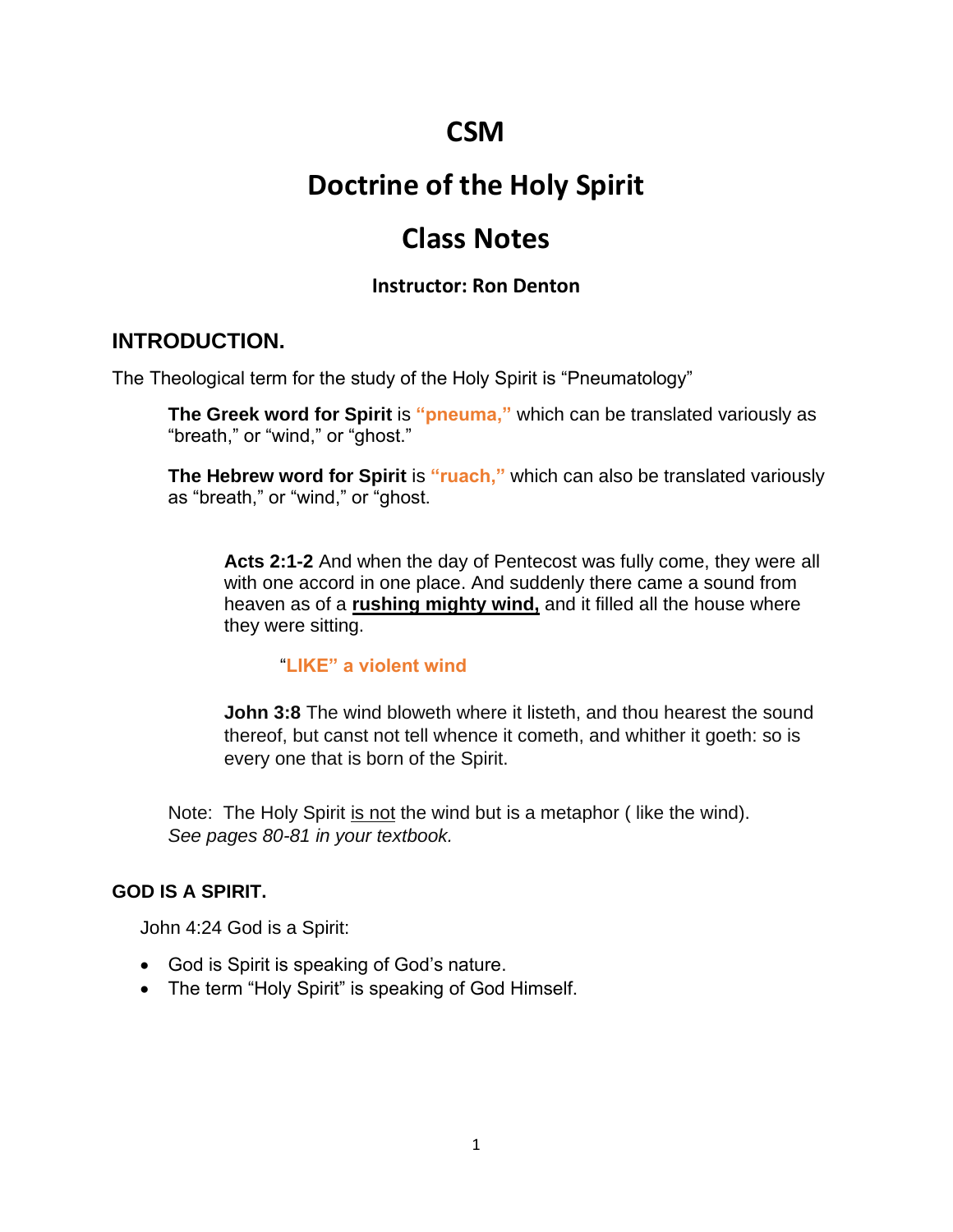### **GOD**

Genesis 1:1 In the beginning GOD.

# **SPIRIT**

John 4:24

## **GOD IS HOLY**

Psalms 99:9 God is Holy

I Corinthians 3:17 God is Holy

#### **HE IS THE HOLY SPIRIT**

Psalms 51:11

Isaiah 63:10

#### **THERE IS ONLY ONE GOD.**

Mark 12:32

Romans 3:30

I Corinthians 8:6

Ephesians 4:6

James 2:19

#### **ONE SPIRIT**

I Corinthians 6:17

I Corinthians 12:13

Ephesians 4:4

# **THE HOLY SPIRIT.**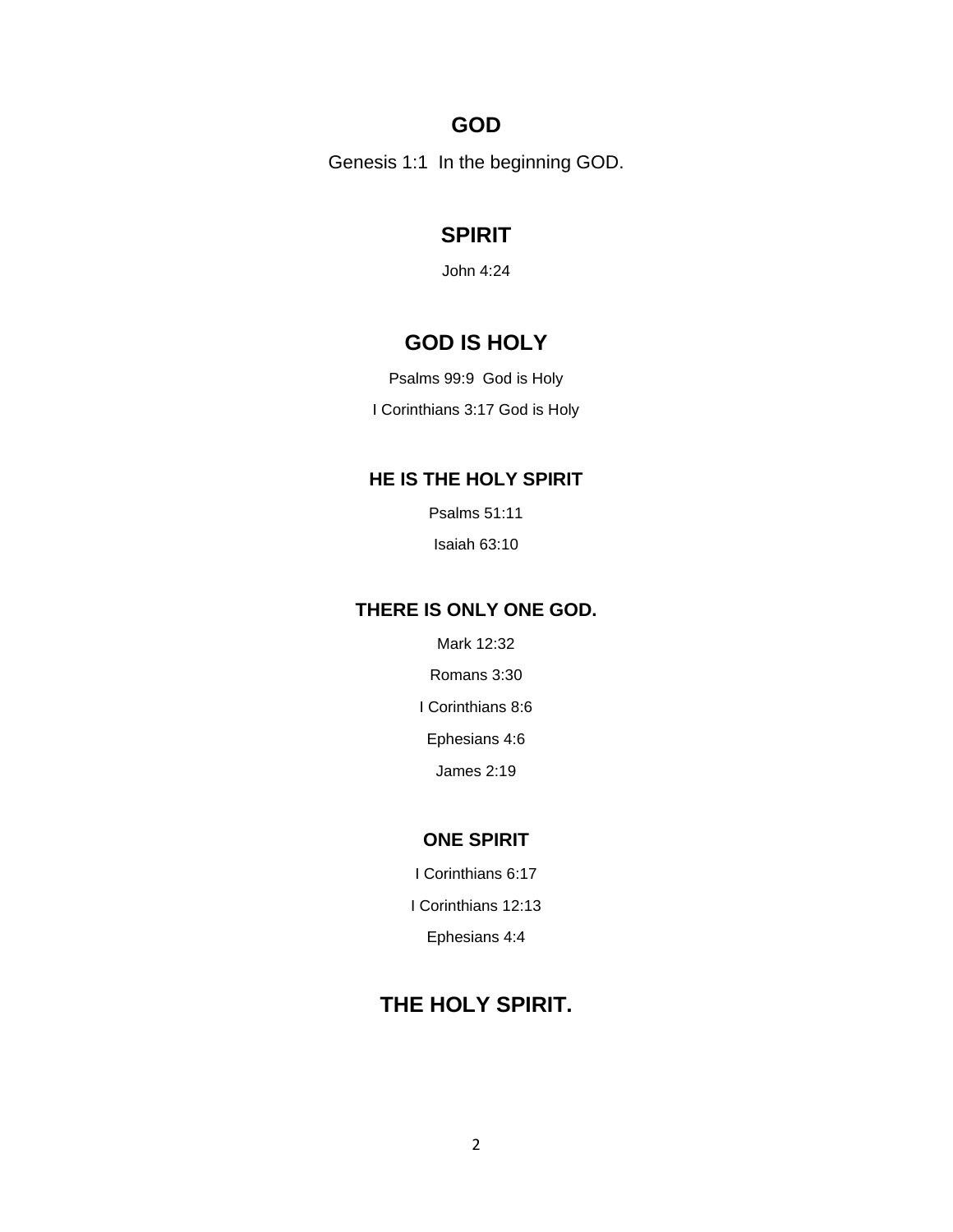# **THE ACTIVITY OF THE HOLY SPIRIT THROUGH OUT THE BIBLE.**

God is "SPIRIT" who is eternal, infinite outside time and space. The Spirit of God is not an impersonal universal force or energy. God's Spirit is ever present and is ACTIVE in the world and the affairs of men. In Scripture we see the Spirit of God active in creation:

Genesis 1:1-2 In the beginning God created the heaven and the earth.And the earth was without form, and void; and darkness was upon the face of the deep. And the Spirit of God moved upon the face of the waters.

And in the final book of the Bible.

Revelation 22:17 And the Spirit and the bride say, Come. And let him that heareth say, Come. And let him that is athirst come. And whosoever will, let him take the water of life freely.

#### **CSM students are advised to read the following sections in your textbook:**

#### **"Foundations of Christian Doctrine/ Kevin J. Conner Pages 76-83**

- a. The Word of the Holy Spirit in the Old Testament
	- The Work of the Spirit in Creation
	- The Work of the Spirit in Redemption
	- The Work of the Spirit in Inspiration
	- The Work of the Spirit in Israel
- b. The Work of the Spirit in the New Testament
	- The Holy Spirit in the Life of the Lord Jesus
	- The Holy Spirit in the life of the Believer
	- The Holy Spirit in the Life of the Church
	- The Holy Spirit in the World.
- c. The Symbols of the Spirit
- d. The Titles of the Holy Spirit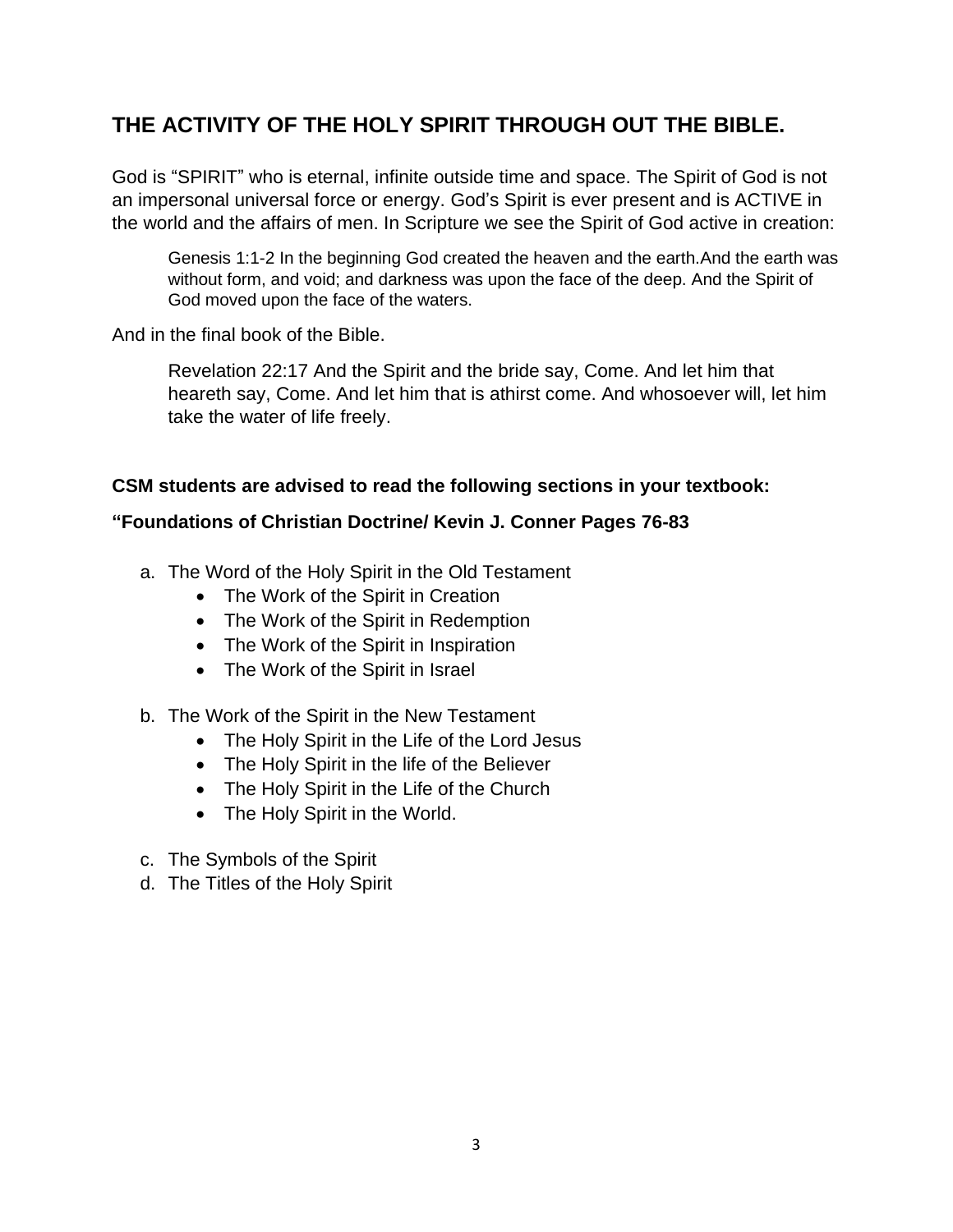# **THE BREATH OF GOD IN MAN.**

Genesis 2:7 And the LORD God formed man of the dust of the ground, **and breathed into** his nostrils the breath of life; and man became a living soul.

God put His Spirit into man. When man transgressed and sinned against God, God withdrew His Spirit from man. Ever since the fall of Adam man has not the Spirit of God in him.

**Ephesians 2:1** And you hath he quickened, *(made alive)* **who were dead in trespasses and sins;**

God put into motion a redemption plan of salvation *(See Genesis 3:15)*. That plan was carried out in Jesus Christ and accomplished through His death at the cross, His resurrection and His ascension. It is now possible for man to be made alive again by the infilling of His spirit in us.

# **THE MISSION OF GOD.**

The Mission of God was not only a redemptive mission. The cross was not the only mission of Christ. **The Church was His mission**.

The body of Christ or the church was in the mind of God before time began. It was a mystery hidden through the ages from the hearts of men. Promises were made in obscurity of the Garden of Eden when a Seed was promised. Abram was told that all nations would be blessed through his seed. Throughout the generations of men both Jew and Gentile future promises were made looking forward to a new day and a new time. Jesus referred to the coming kingdom in His ministry. Not until the death and resurrection of the Christ did the Father reveal the eternal plan for the church. Begun on Pentecost and spreading throughout the world, the church fulfilled the eternal plan of the Lord as the saved were added to the church daily.

### **Acts 20:28**

Take heed therefore unto yourselves, and to all the flock, over the which the Holy Ghost hath made you overseers, to feed **the church of God**, which he hath purchased with his own blood.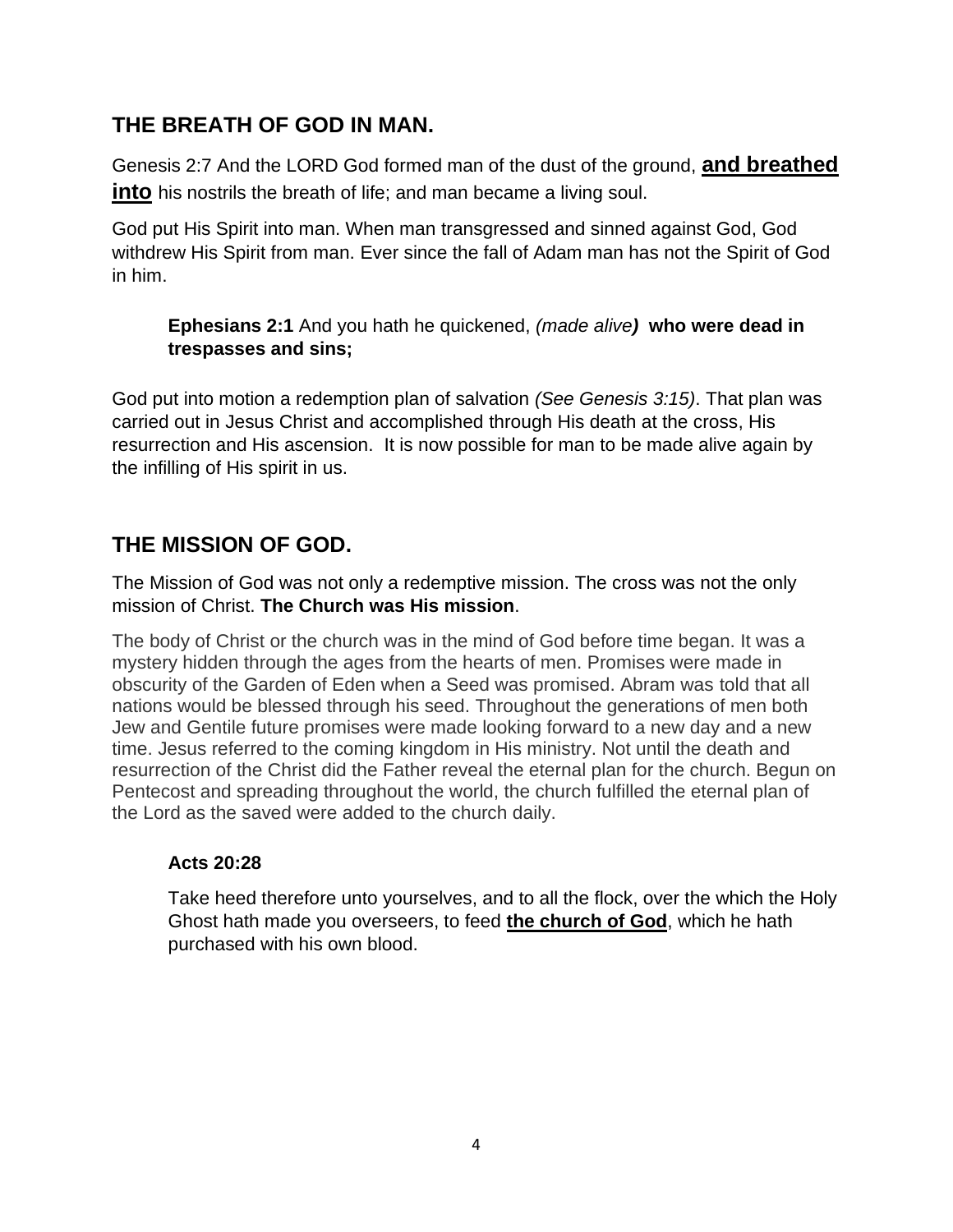### **Ephesians 1:4-7**

1 According as **he hath chosen us in him before the foundation of the world**, that we should be holy and without blame before him in love:

5 Having predestinated us unto the adoption of children by Jesus Christ to himself, according to the good pleasure of his will,

6 To the praise of the glory of his grace, wherein he hath made us accepted in the beloved.

7 In whom we have redemption through his blood, the forgiveness of sins, according to the riches of his grace;

When Adam sinned the Spirit of God withdrew from Him. Ever since man has been without the Spirit of God.

### **Ephesians 3:9-11**

9 And to make all men see what is the fellowship of the mystery, which **from the beginning of the world** hath been hid in God, who created all things by Jesus Christ:

10 To the intent that now unto the principalities and powers in heavenly places might **be known by the church** the manifold wisdom of God,

11 According to the eternal purpose which he purposed in Christ Jesus our Lord:

## **THE BIRTH OF THE CHURCH.**

## **Acts Chapter Two**

Acts 2:1 " And when the Day of Pentecost was fully come…"

The word "Pentecost literally means the  $50<sup>th</sup>$ . Day.

- The Day of Pentecost was a Feast Day for the Jewish people.
- The Day of Pentecost was never meant to be a denomination.
- The early church was not a denomination
- All denominations were started by man, not by Christ.
- According to a couple of sources there are over 41.000 Christian denominations and organizations in the world today.

There were 40 days of Christ's post resurrection Ministry, then 10 days of waiting. Acts 1:3; 2:1 a total of 50 days. Pentecost being the  $50<sup>th</sup>$ . Day.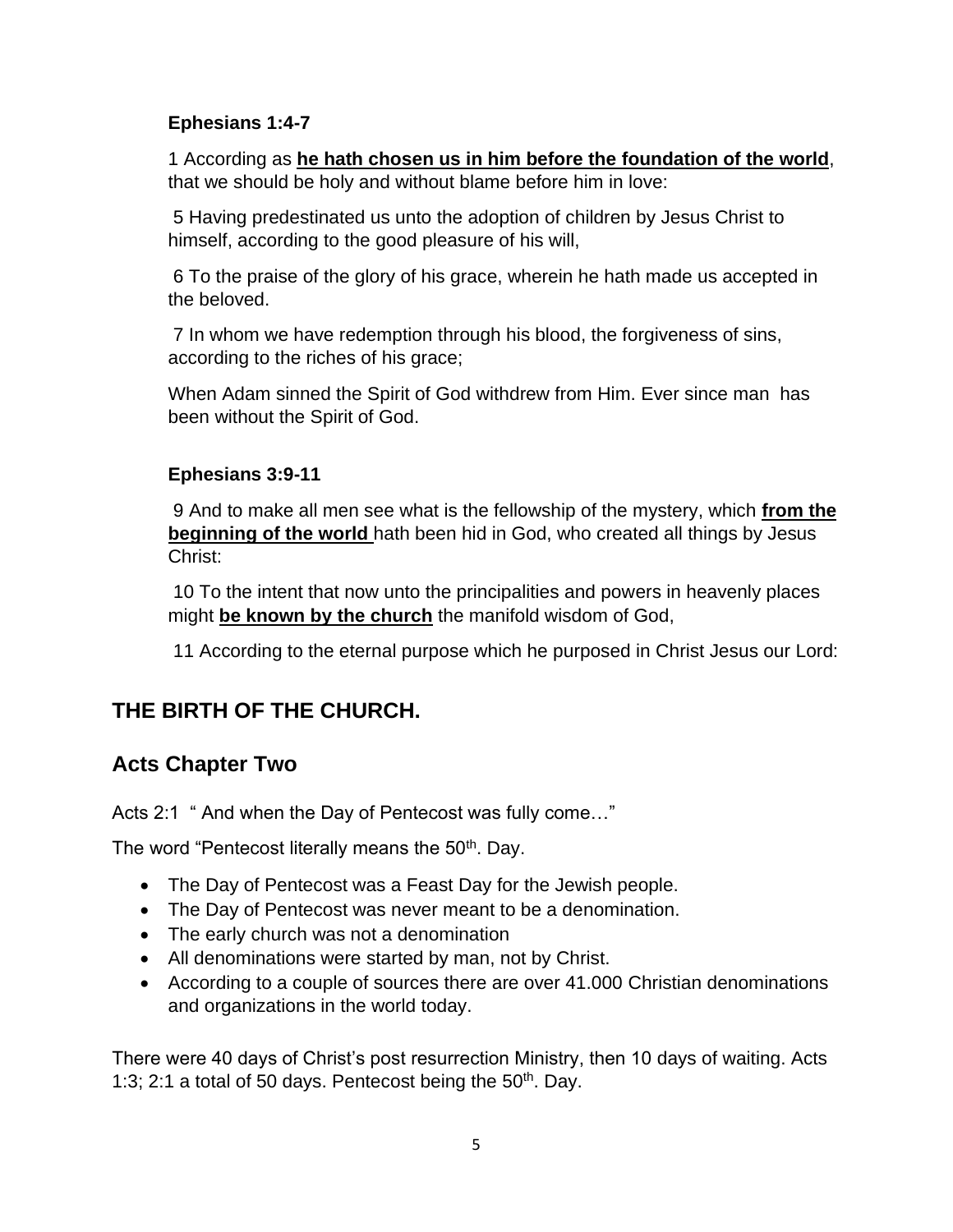There was a set time for the Holy Spirit to come, even as there was for Christ to die on Calvary. Galatians 4:4.

God appointed 3 Feasts in the Old Testament for the Nation of Israel. Leviticus 23. Deuteronomy 16:16-17.

- 1. The Feast of Passover. Exodus 12. Fulfilled in the Gospels.
- 2. The Feast of Pentecost. Fulfilled in Acts and Epistles.
- 3. The Feast of Tabernacles. Fulfilled in Hebrews and Revelation.

Israel as "The Church in the Wilderness" ( Acts 7:38), kept the Feast of Pentecost at Mt. Sinai 50 days after the Passover Lamb had been slain and the deliverance from the Egyptians at the Red Sea.

The New Testament Church follows the same pattern, keeping the Feast of the Lord, in a spiritual reality, in Mt. Zion, Heavenly Jerusalem. Hebrews 12:22-24.

### **The Law Covenant**

Under the Old Testament Pentecost, the Law was written on Tables of Stone, and the Tabernacle of Moses, the Aaronic Priesthood Order in given, and the Church in the Wilderness was established. Exodus 19: 1-6; Exodus chapters 20-40.

Under the New Testament Pentecost, the Law is written on Tables of the Heart, by the Spirit. Here the New Testament Order of the Church was established. II Corinthians 3.

While the Priest and the Jewish Nation kept the ceremonials of the Feast of Pentecost at the Temple, which Temple God had now finished with as demonstrated in the rent Veil, the Disciples of Jesus in the Upper Room kept the True and Spiritual Feast in the New Temple, even the Church.

The Jews had kept the letter, the shadow, the form, the type, the Promise and Prophecy.

The disciples kept the Spirit. The Substance, the Reality, the Antitype and the Fulfillment.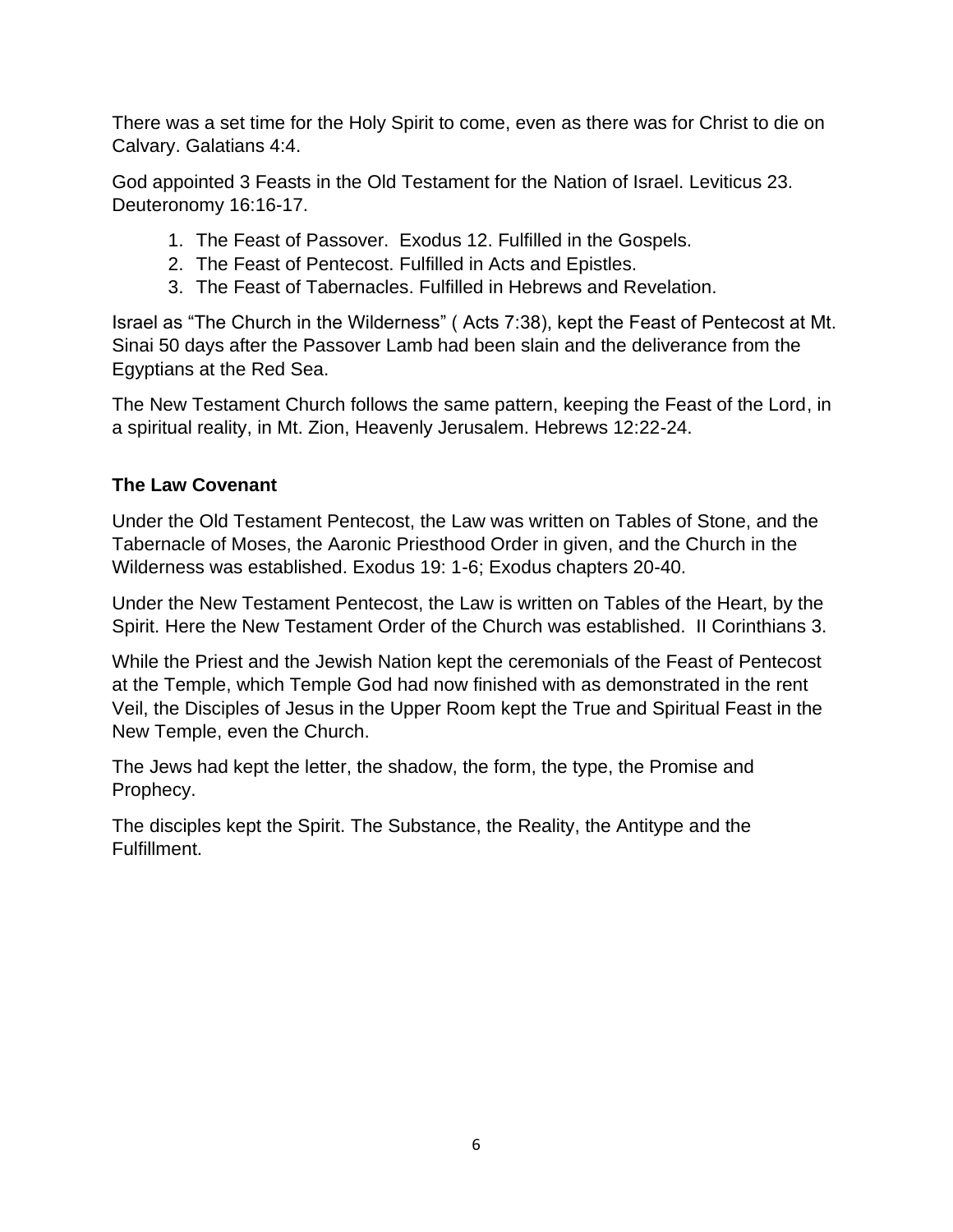### **Supernatural Manifestations**

At Pentecost there were Divine Signs. " A sound came from heaven." The Spirit was being poured out. The Spirit descending from God.

- 1. **The mighty rushing wind.** Filled the house.
- 2. **The cloven tongues like as fire.** Sat on each of them.
- 3. **The speaking with other tongues,** as the Spirit gave them utterance ( the ability). They were **all** filled with the Spirit.

The WIND and the FIRE were both Old Testament symbols of the Holy Spirit.

Two points are important here:

- 1. They Saw.
- 2. They Heard.

There were similar manifestations in the Old Testament:

- 1. Moses and Israel, at Mt. Sinai, Feast of Pentecost. Exodus 19.
- 2. Elijah, at Mt. Horeb, as God Spoke to him in the still small voice after the earthquake, wind and fire. I Kings 19: 8-13
- 3. The Church, in the New Testament Pentecost experiences the rushing mighty wind, the fire, and the new tongues.

The Lord caused the earthquake, wind and fire. All were Divine manifestations of His power, yet He was not in them. But He was in the still small voice which followed. The still small voice of the Spirit. So it was on the Day of Pentecost.

**THE WIND** of the Spirit. John 3:8; 20:22; Ezekiel 37:9. The breath of God.

**THE FIRE** of the Spirit. Matthew 3:11-12. To burn up the chaff.

At Pentecost there was but **ON SOURCE** of Divine Fire, but it become cloven tongues of fire upon the head of each disciple. Many flames were lit from that fire.

### **All filled with the Spirit.**

**Acts 2:4.** And they were **all filled** with the Holy Ghost, and began to speak with other tongues, as the Spirit gave them utterance.

Jesus had previously spoken to His disciples of the necessity of His leaving them and returning to the Father, in order that the SPIRIT could come and **dwell in them** as He had been with them. John 14:17.

He had given them much teaching on the ministry, work and power of the Holy Spirit in John's Gospel. John, chapters 14,15, 16.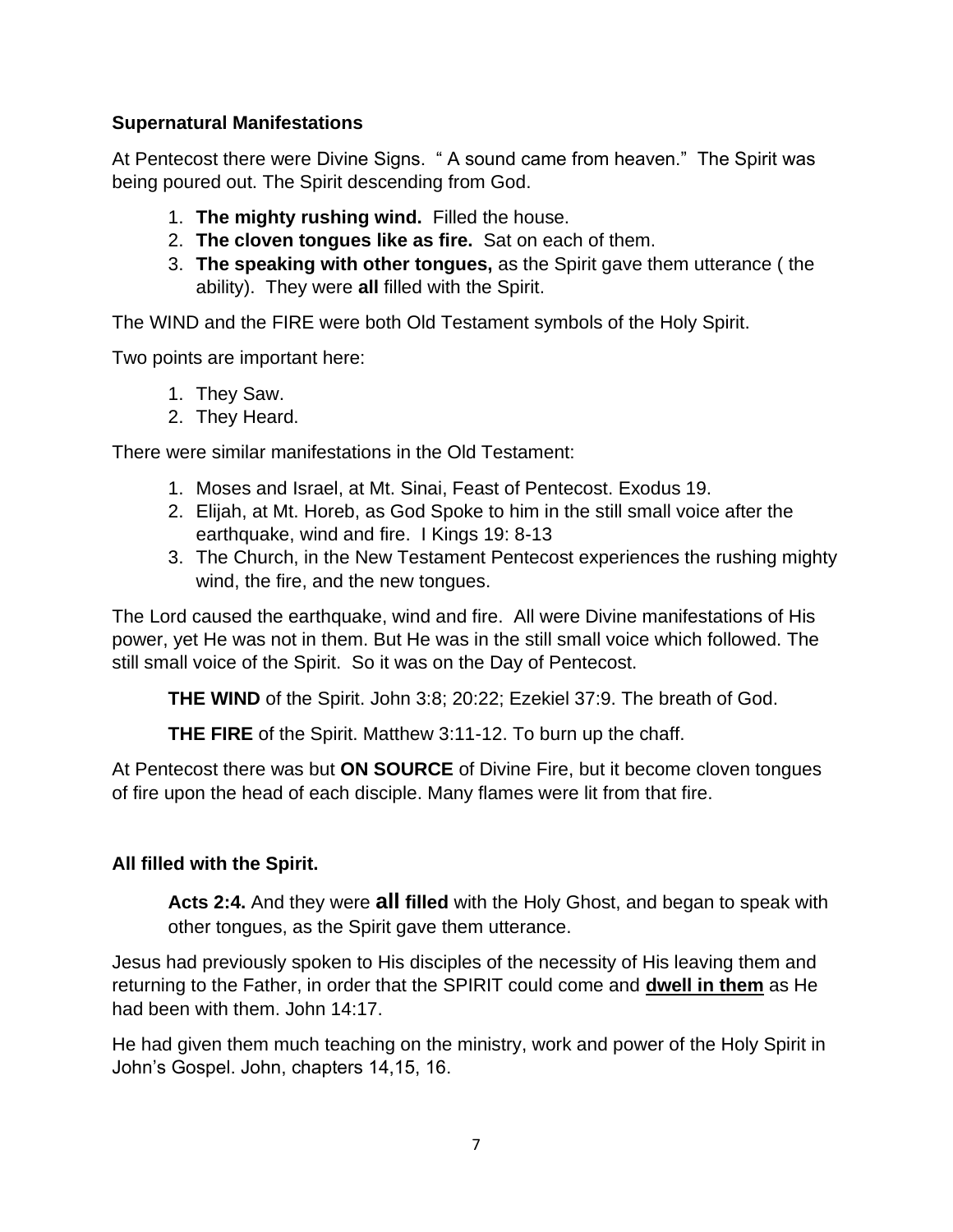As long as He remained with them, He was limited by physical, and localized in one place. He could be with them, walking and talking with them, but the only way He could be IN them, " His Spiritual Body," was to return to the Father and then come again to His disciples in His Spirit.

For this reason He said to them, "I will not leave you comfortless: I will come to you." John 14:17-18.

In Acts, Chapter 1, we see Him returning into Heaven, and in Acts, chapter 2, we see the Holy Spirit coming to them.

- In the Gospels it was "Christ with them."
- In the Acts and Epistles, it is "Christ **in them."**

## **THE HOLY SPIRIT IN US.**

- **John 14:17** Even the Spirit of truth; whom the world cannot receive, because it seeth him not, neither knoweth him: but ye know him; **for he dwelleth with you, and shall be in you.**
- **John 14:20** At that day ye shall know that I am in my Father, and ye in me, and **I in you.**
- **Romans 8:9** But ye are not in the flesh, but in the Spirit, if so be that the Spirit of God dwell **in you**. Now if any man have not the Spirit of Christ, he is none of his.
- **Romans 8:11** But if the Spirit of him that raised up Jesus from the dead dwell in you, he that raised up Christ from the dead shall also quicken your mortal bodies by **his Spirit that dwelleth in you**.
- **1Corinthians 3:16** Know ye not that ye are the temple of God, and that the Spirit of God **dwelleth in you?**
- **1Corinthians 6:19** What? know ye not that your body is the temple of the **Holy Ghost which is in you,** which ye have of God, and ye are not your own?
- **Ephesians 4:6** One God and Father of all, who is above all, and through all, and **in you all.**
- **Colossians 1:27** To whom God would make known what is the riches of the glory of this mystery among the Gentiles; which is **Christ in you**, the hope of glory:

True Christianity is Christ re-living His life in His own, saying and doing in and through them exactly what He said and did while He was here with them. " Christ IN YOU, the Hope of Glory." Colossians 1:27.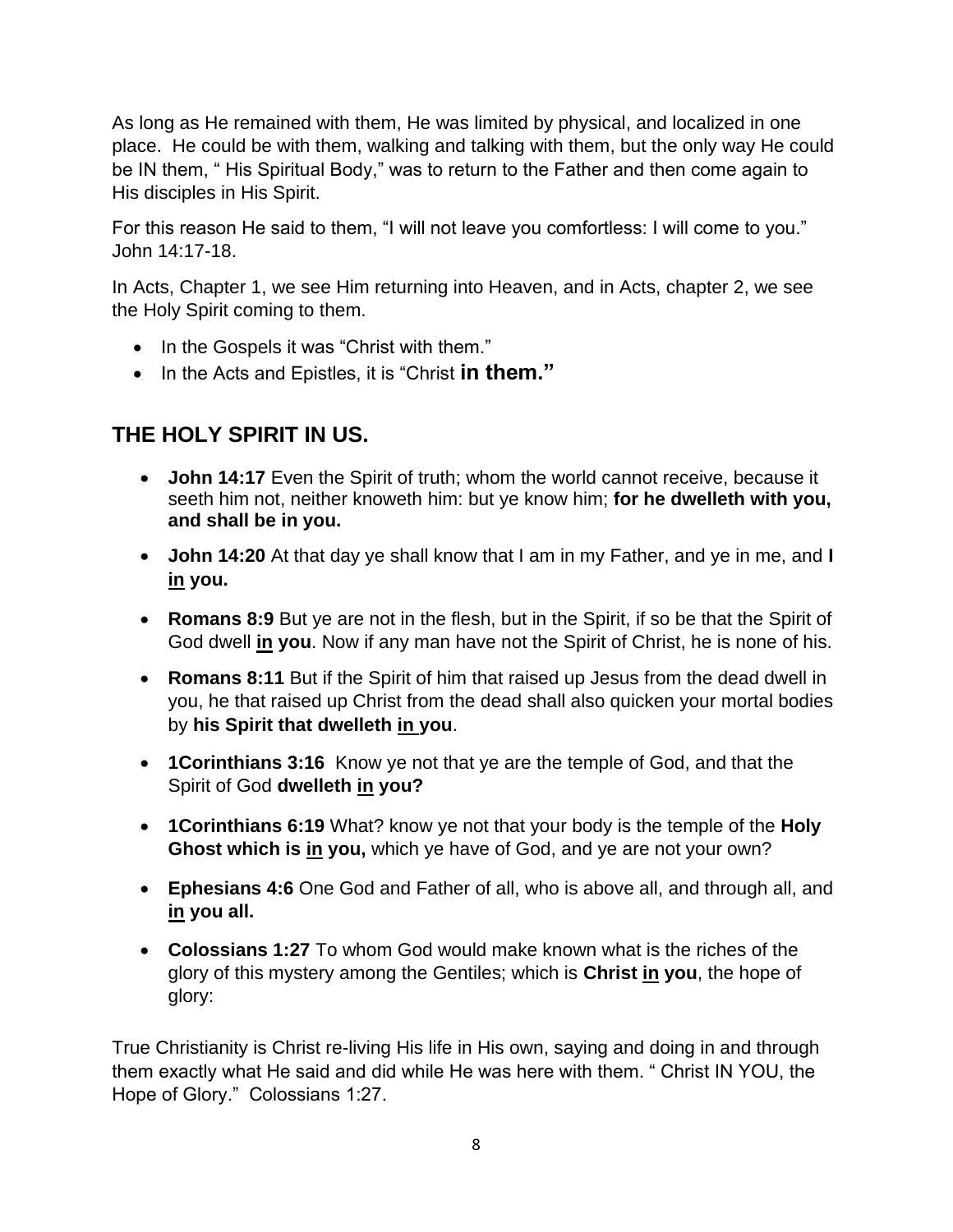# **JESUS AND THE HOLY SPIRIT.**

The work of Christ may be divided into two main streams:

- 1. The Gospels ( Before His ascension) The Gospels concern that which Christ BEGAN to do and teach.
- 2. The Acts ( After His ascension) The Acts concerns His continued doing and teaching, by the Holy Spirit, through the Church, His body.

BOTH doing and teaching. Not one without the other.

It was the beginning and NOT the end of His Ministry. Christ is still doing and teaching today. It is by His Word and His Spirit.

There's an old saying that goes like this:

" All Word and no Spirit with make one DRY up.

All Spirit and no Word with make one BLOW up.

Both Word and Spirit makes one GROW up."

(Author unknown)

The difference between the Gospels and the Acts:

- The Gospels Christ comes from the Father, descends to earth, and earthly ministry begins. Christ crucified and dying for us. The finished work of the Cross.
- The Acts- Christ returns to the Father, ascends to Heaven, and Heavenly ministry begins. Christ living, and glorified for us. The Continued Work from the Throne.

The "doing and teaching" of Jesus is what He said, and what He did. He wants to continure to "do and to teach" in and through His Spirit.

**Acts 1:2** Until the day in which he was taken up, after that he through the Holy Ghost had given commandments unto the apostles whom he had chosen:

This is the last mention of the Holy Spirit unto the Apostles in relation to the earthly Ministry of the Lord Jesus.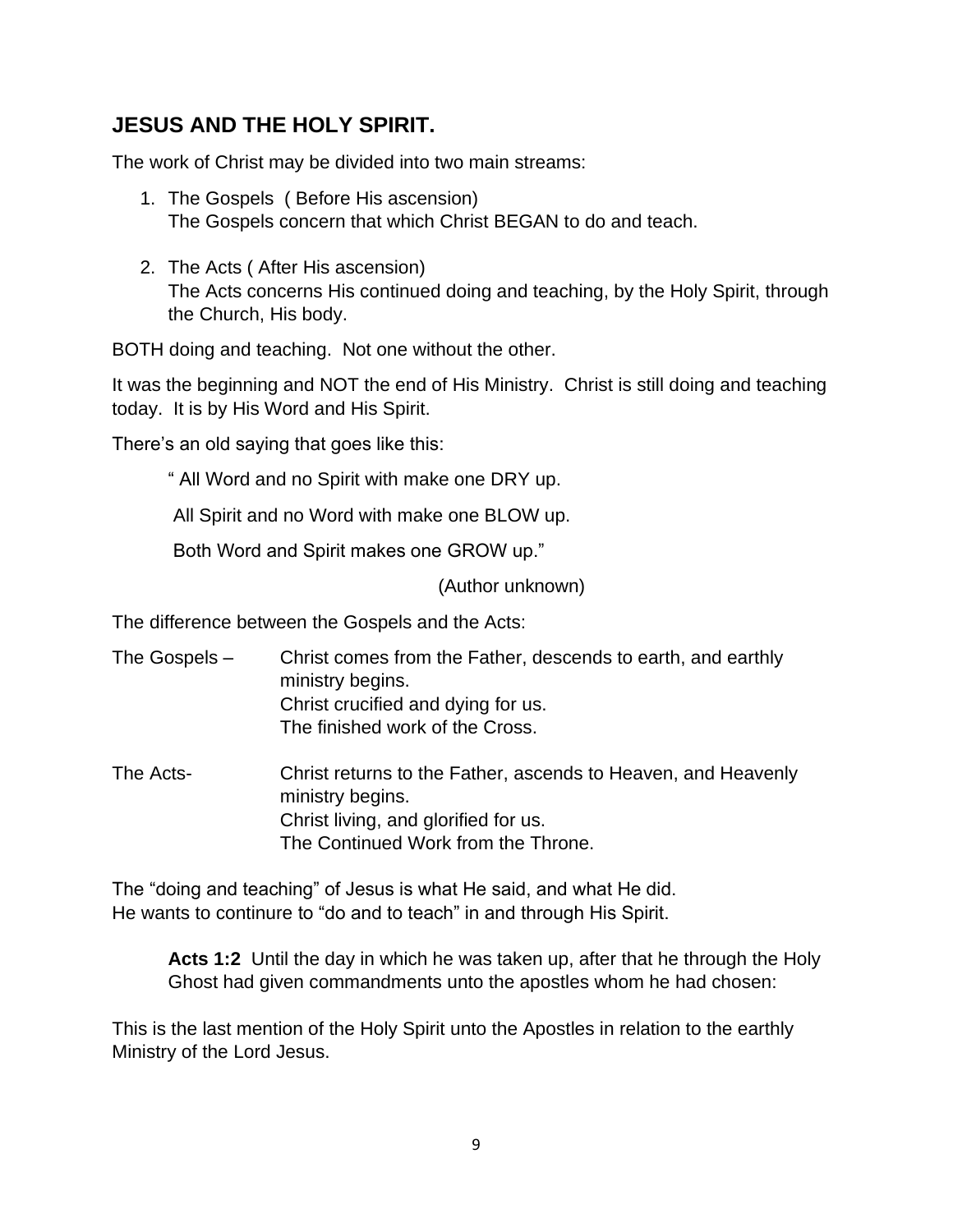Jesus was totally God and totally man. Jesus was God manifested in the flesh.

1Timothy 2:5 For there is one God, and one mediator between God and men, **the man** Christ Jesus;

1Timothy 3:16 And without controversy great is the mystery of godliness: **God was manifest in the flesh**, justified in the Spirit, seen of angels, preached unto the Gentiles, believed on in the world, received up into glory.

John 1:14 And the Word was **made flesh**, and dwelt among us, (and we beheld his glory, the glory as of the only begotten of the Father,) full of grace and truth.

In His humanity Christ He was utterly dependent on the Holy Spirit within Him. In His humanity He spoke as man. In His Deity He spoke as God.

### **Note the Holy Spirit in the life of Jesus:**

- 1. He was born of the Spirit. Luke 1:35; Matthew 1:18-20
- 2. He was anointed of the Spirit. Matthew 3:16-17
- 3. He was filled with the fulness of the Spirit. John 3:34
- 4. He was led by the Spirit. Matthew 4:1
- 5. He spoke and talked by the Spirit. Luke 4:18
- 6. He cast out devils by the Spirit. Matthew 12:28
- 7. He healed the sick by the Spirit. Matthew 12: 28; 8:16
- 8. He was offered on Calvary by the Spirit. Hebrews 9:14
- 9. He was resurrected by the Spirit. Acts 1:2
- 10.He gave commandments by the Spirit. Acts 1:2
- 11.He baptized and empowered His Church by the Spirit. Acts 1:5; 8 Pouring out His Spirit.
- 12.Directs and governs His Church by the Spirit. Revelation 1:2-3 " Hear what the Spirit saith to the churches."

Jesus was utterly given over to and yielded to the Holy Spirit and all His life and ministry was by the power and ability of the Spirit.

This power and ability of the Spirit is what He intended His Church, His body, to have, in the Acts of the Apostles and I this dispensation of the Church Age.

**Note:** The totally mission of Christ was not just to be accomplished at the cross, but was to be accomplished in and through His Church by two means: 1) His Word 2) His Spirit.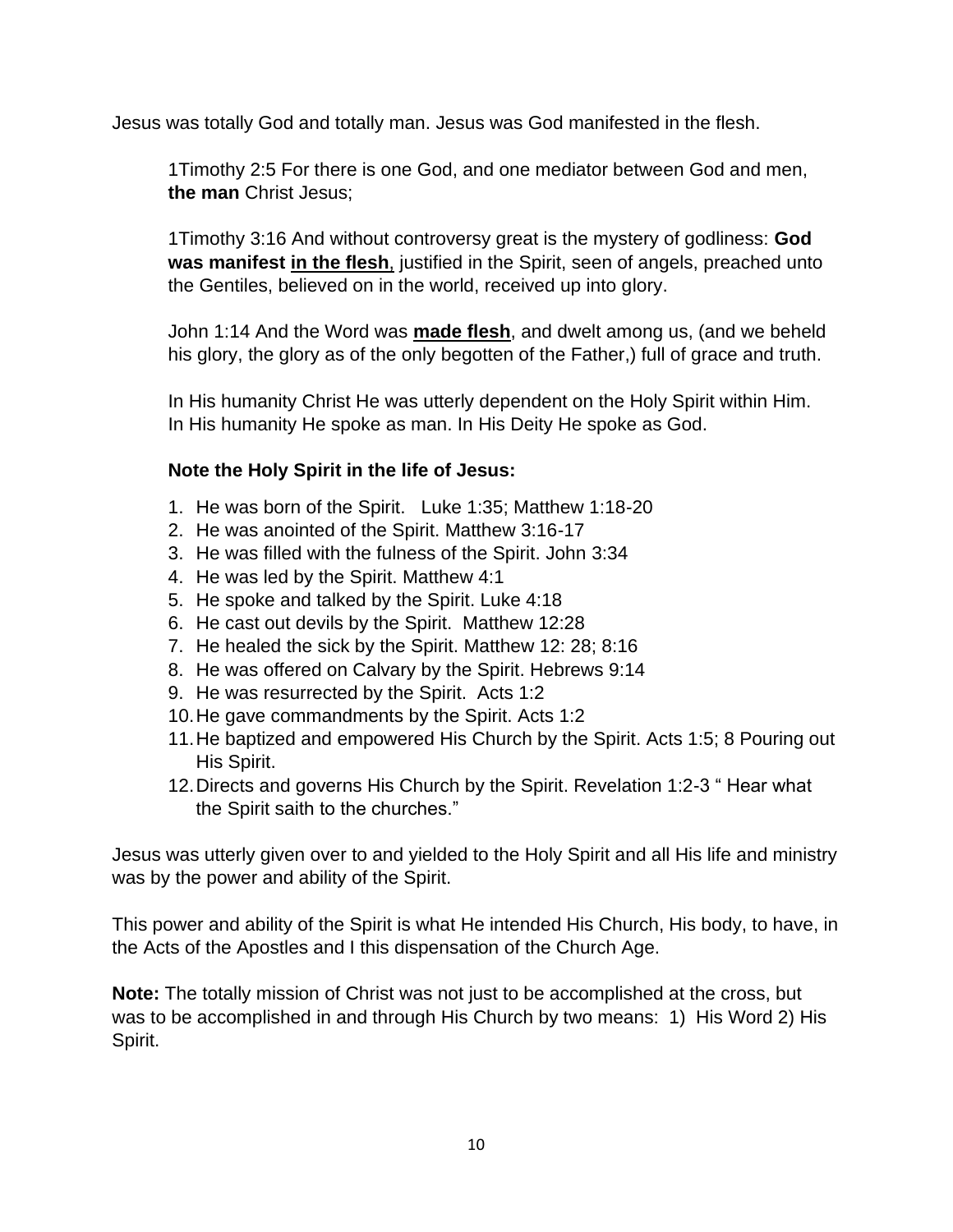### **The last words of the lord Jesus upon earth.**

Acts 1:1 The former treatise have I made, O Theophilus, of all that Jesus began both to do and teach,

2 Until the day in which he was taken up, after that he through the Holy Ghost had given commandments unto the apostles whom he had chosen:

3 To whom also he shewed himself alive after his passion by many infallible proofs, being seen of them forty days, and speaking of the things pertaining to the kingdom of God:

4 And, being assembled together with them, commanded them that they should not depart from Jerusalem, but wait for the promise of the Father, which, saith he, ye have heard of me.

### **The Promise of His Spirit.**

Acts 2:17-18 And it shall come to pass in the last days, saith God, I will pour out of my Spirit upon all flesh: and your sons and your daughters shall prophesy, and your young men shall see visions, and your old men shall dream dreams: And on my servants and on my handmaidens I will pour out in those days of my Spirit; and they shall prophesy:

Luke 24:49 And, behold, I send **the promise** of my Father upon you: but tarry ye in the city of Jerusalem, until ye be endued with power from on high.

John 15:26 But when the Comforter is come, whom **I will send unto you** from the Father, even the Spirit of truth, which proceedeth from the Father, he shall testify of me:

Ephesians 1:13 In whom ye also trusted, after that ye heard the word of truth, the gospel of your salvation: in whom also after that ye believed, ye were sealed with that **holy Spirit of promise,**

We have this promise that we can be filled with His Spirit and will be preserved by His Spirit until the day of full redemption.

This was called the "Holy Spirit of Promise".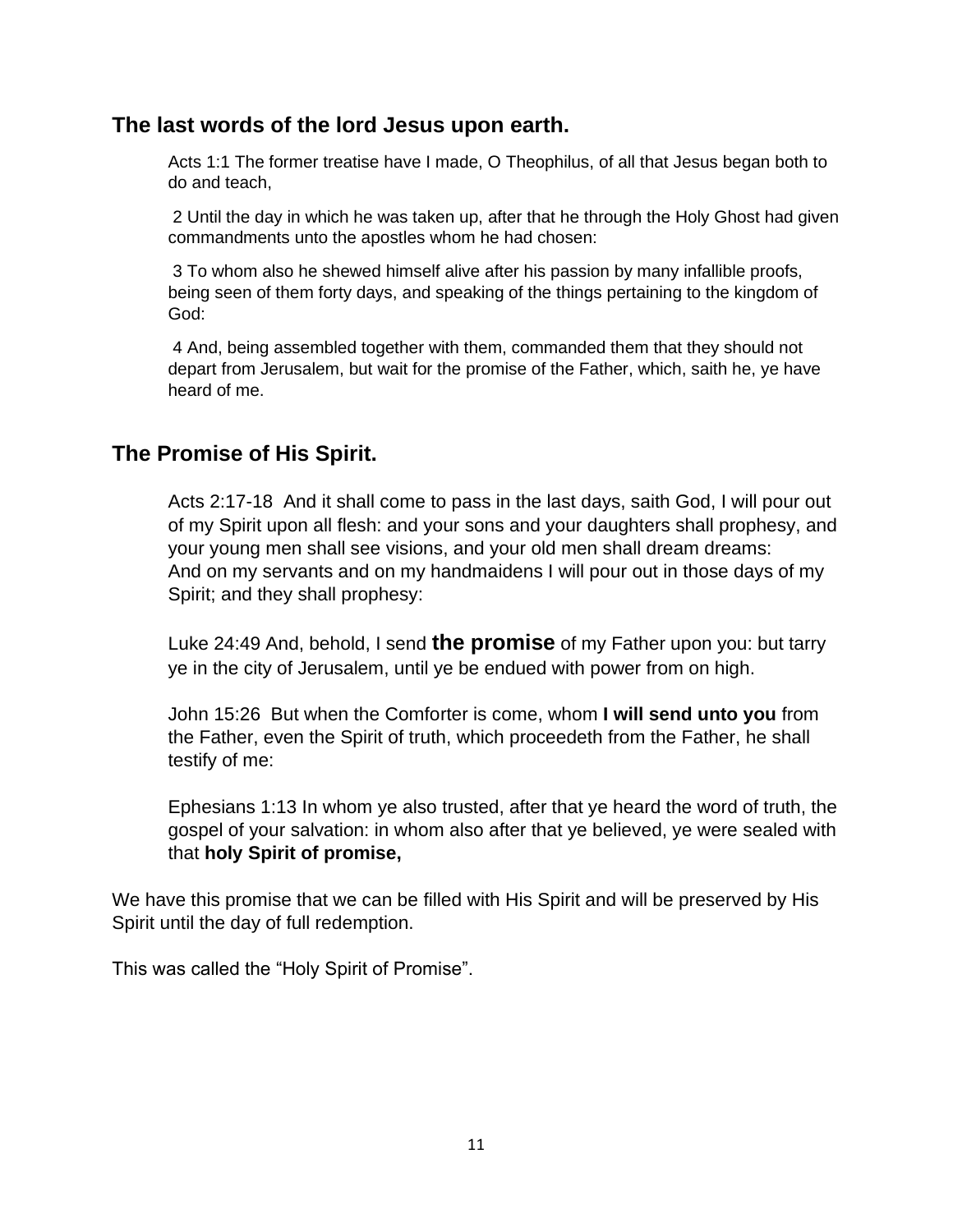# **THE POWER OF THE HOLY GHOST.**

### **Acts 1:8**

But ye shall receive power, after that the Holy Ghost is come upon you: and ye shall be witnesses unto me both in Jerusalem, and in all Judaea, and in Samaria, and unto the uttermost part of the earth.

#### **a. "You shall receive POWER"**

There are two Greek words for "Power".

- 1. "Exousia," meaning, "privilege, authority," used in John 1:12; Matthew 10:1
- 2. "Dunamis," meaning, "Power, ability," used in Luke 4:14; Acts 1:8, ( Dynamite).

" Ye shall receive ABILITY after that the Holy Spirit is come upon you."

- The authority is our, through Christ.
- The Ability is His, by the Spirit.

Each chapter in Acts is a demonstration of the ability of the Holy Spirit. Not man's ability. Often human ability is a hinderance to God. Moses, Peter, Paul and other Apostles and saints were stripped of their ability in order to depend upon the ability of the Holy Spirit.

Zechariah 4:6 Then he answered and spake unto me, saying, This is the word of the LORD unto Zerubbabel, saying, Not by might, nor by power**, but by my spirit, saith the LORD of hosts.**

#### **b. "Witnesses unto me."**

The Greek word for "Witness" is "Martyr."

Our English word "Martyr" is defined as a person who is killed because of their religious or other beliefs.

- It is estimated that 50 million Christians died for their faith during the church history period known as the Dark Ages.
- It is estimated that 1 million Christians died for their faith when the Communists seized China.
- Unnumbered thousands died as martyrs in the revolutions and civil wars on the continent of Africa.
- At Lyons, in A.D. 177, those who had been scourged, branded, and exposed to wild beasts humbly disowned the name "Martyrs", preferring to confine that exalted title to Jesus Christ, and say to themselves: "We are but mean and lowly confessors."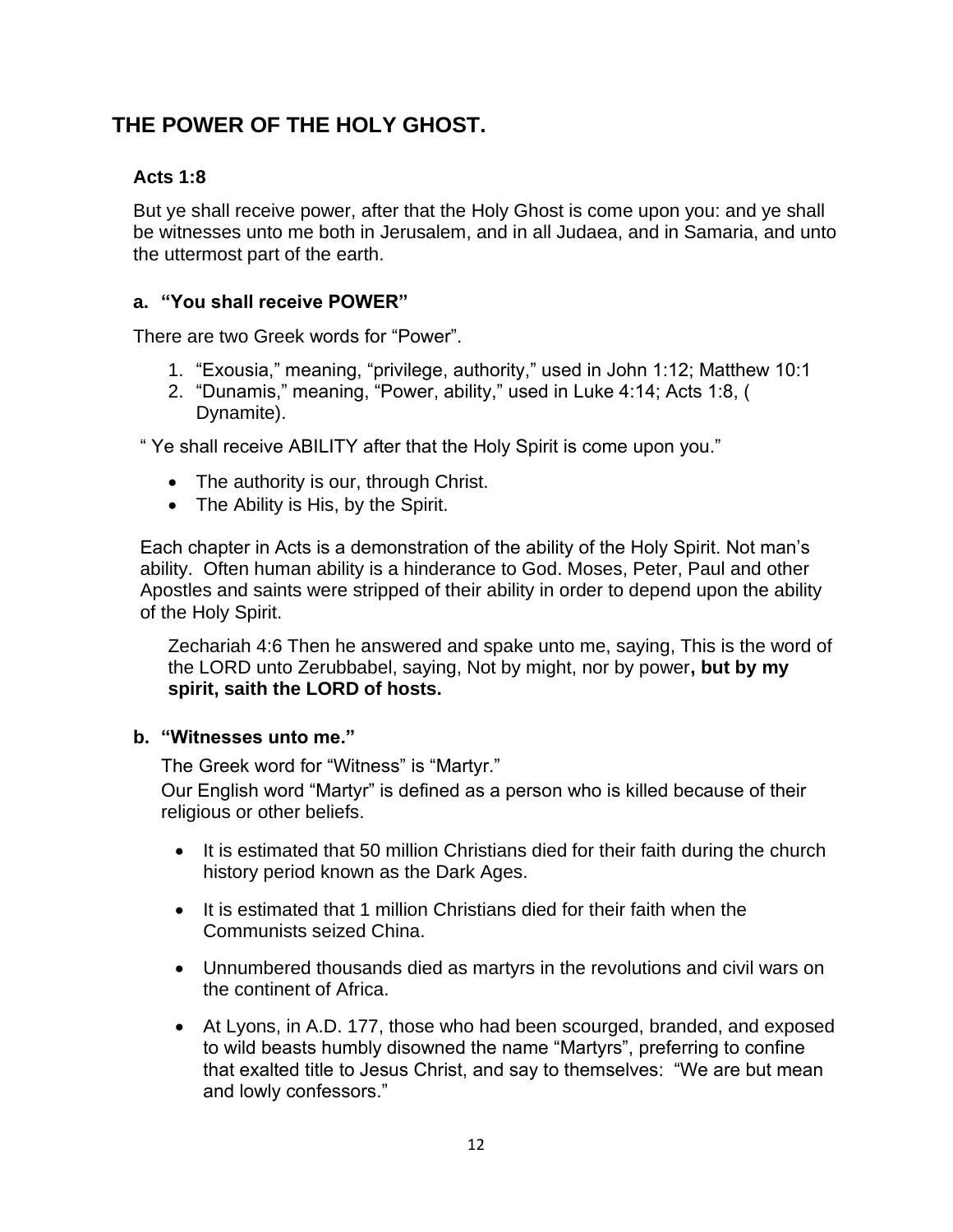This is the definition that we have come to accept as the meaning of this word "Witness" or "Martyr. But actually, the word "Martyr" did not originally mean one who gave his life physically in death for Jesus Christ.

The Greek word for **"Witness"** in Acts 1:8 is the Greek word *"martus"* which means **"Record"**. It means one who goes on record for Christ.

The Apostle John was a **"Witness" ("***Martus***")** for Christ, but he was not killed for that reason. John died at an old age. John was a LIVING TESTIMONY for Christ.

#### **Revelation 1:9**

"I John, who also am your brother, and companion in tribulation, and in the kingdom and patience of Jesus Christ, was in the isle that is called Patmos, **for the word of God**, and for the **testimony** *("Martus")* of Jesus Christ."

In Acts 1:8 Jesus was saying, that after they were filled with the Holy Ghost, they were not to stay in Jerusalem but they would go into the world of that day as a "**witness"** *( "Martus"* - going on record) for the Gospel of Jesus Christ. They would not go in their strength and with their skills but rather in His ability through His Spirit that would be in them.

Are we Martyrs for Christ today? Are we a living testimony "(Marus") on record for the Gospel of Christ?

# **EXPRESSIONS OF THE HOLY SPIRIT IN THE BOOK OF ACTS.**

**Consider the following different expressions, describing the glory of the Baptism of the Spirit.**

- 1. **Baptism with the Spirit.** Acts 1:5; 11:15-17; John1:33. Symbolic of immersions into the Spirit.
- 2. **Filled with the Spirit.** Acts 2:4; 4:41; 6:5; Ephesians 5:18; Acts 9:17
	- Christ was "Full of the Spirit" Luke 4:1
	- Zacharias, Elisabeth and John, were "Filled with the Spirit" Luke 1:15,41, 67.
	- The Disciples and others were filled with the Spirit and again after their ministry had begun. Acts 2:4; 4:8; 31; 6:3; 7:55; 9:17; 11:24; 13:52.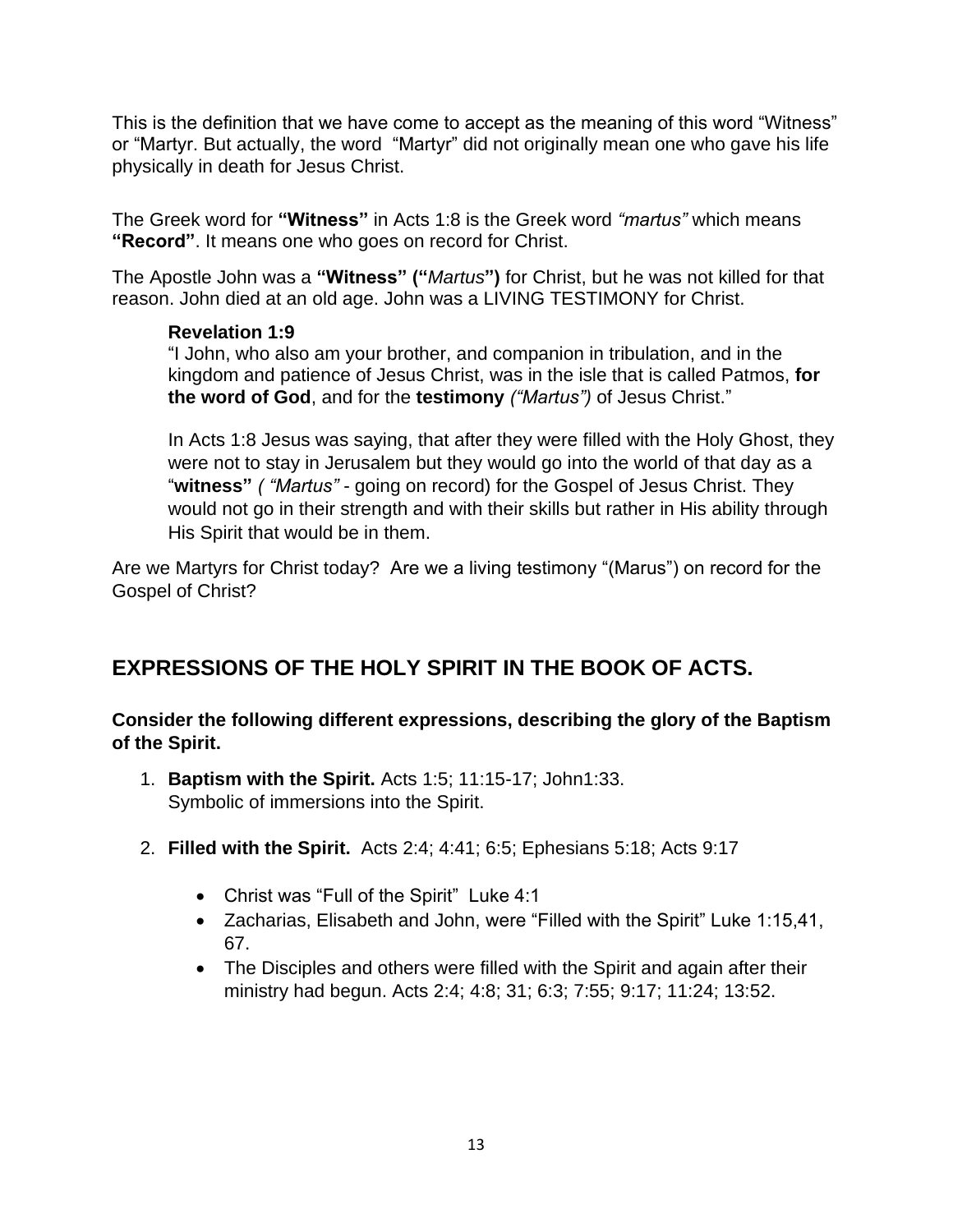#### 3. **Receiving the Spirit.** Acts 2:38; 8:15-17; 10:47

**Note:** There was only ever one "tarrying meeting" in the Book of Acts, and this was before Pentecost had come. None could be baptized in or with the Spirit until the Day of Pentecost had fully come. God's Spiritual calendar and Time was involved. All other records were "Receiving meetings." There is no biblical support for "Tarrying for the Holy Spirit/ Ghost".

4. **Falling upon them.** Acts 8: 15-19; 10:44-45; 11:15

Or, the Spirit came upon them. Acts 19:6

The thought here is of coming upon one from above, from the Lord in Heaven.

- 5. **The Holy Spirit Given.** Acts 2:38; \*:18-19; 11:16-17. The Holy Spirit was given as a GIFT. You don't work for it. You don't plead, cry, beg for this GIFT. It is a promise to all who repent, baptized and believe.
- 6. **Poured out upon them.** Acts 10:44-45 Poured out on the disciples, as Outpoured Rain, Early and Latter Rain, or as living Waters upon the thirsty ground. These are symbolic characteristics of the Holy Spirit as Rain, Waters, Rivers, Dew, and Oil.
- 7. **Endued with power.** Luke 24:47-49

Literally, to be "clothed with power from on high." As with a Garment. In the Old Testament, the Spirit of the Lord came upon ( or clothed Himself with, or upon) Gideon, or Samson or various of the Judges, and so believers receives a Garment of Priestly Ministry unto the Lord in the clothing from above.

## **SPEAKING WITH OTHER TONGUES.**

**Acts 2:4** And they were all filled with the Holy Ghost, and began to speak with other tongues, as the Spirit gave them utterance.

**Mark16:16-17** He that believeth and is baptized shall be saved; but he that believeth not shall be damned. And these signs shall follow them that believe; In my name shall they cast out devils; they shall speak with new tongues;

The disciples were not preaching the Gospel to the heathen nations in these new tongues. The Greek word for "tongues" is LANGUAGES.

They began to speak in other (different foreign) languages as the Spirit kept giving them clear and loud expression in each tongue in appropriate words.

The disciples own native tongue would not be a "new tongue". They spake with other tongues. Not their own Jewish or native tongues. The Spirit gave them utterance, expression and words to speak.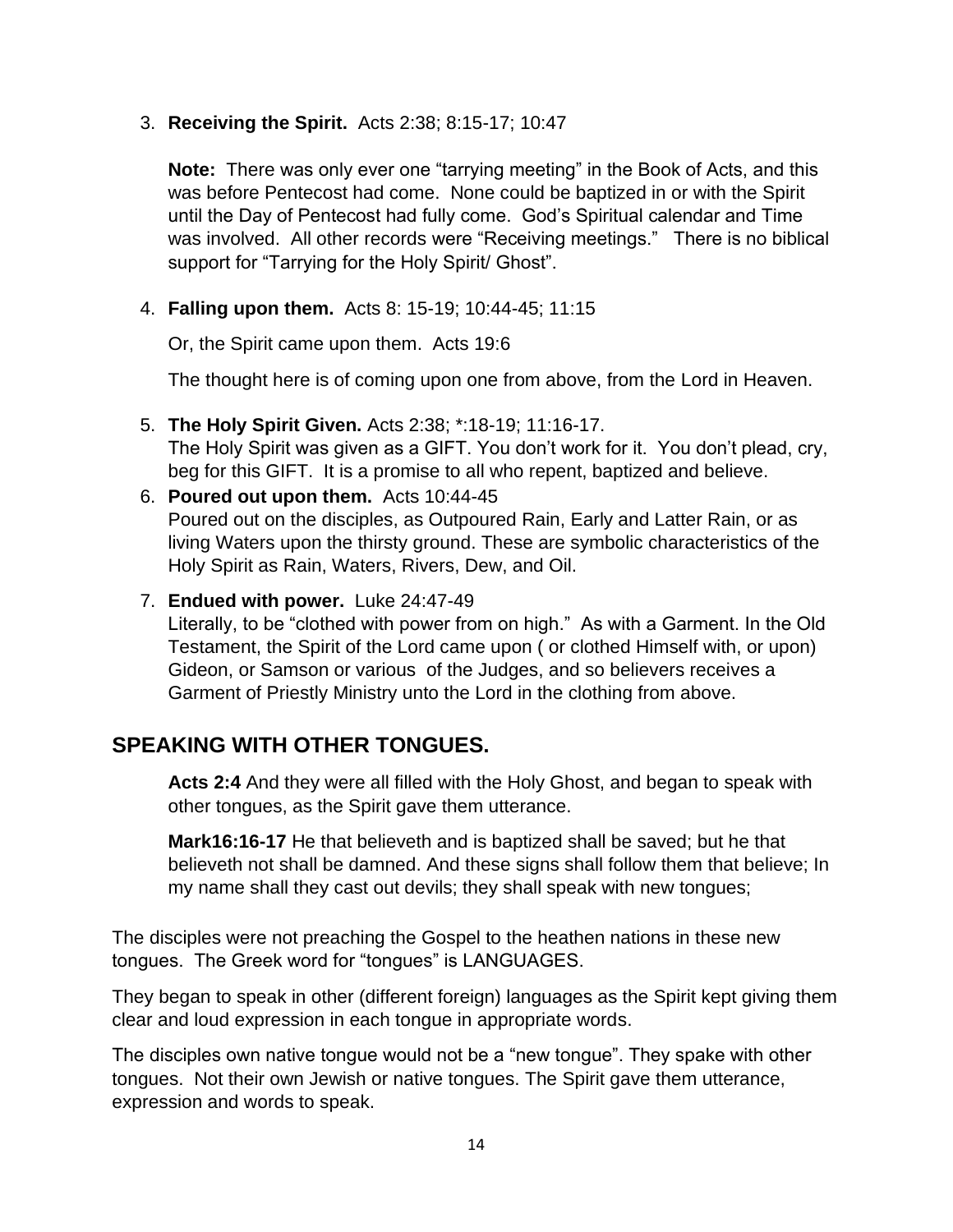The hearers heard them speak in the various languages.

**Acts 2:6** Now when this was noised abroad, the multitude came together, and were confounded, because that every man heard them speak in his own language.

7 And they were all amazed and marvelled, saying one to another, Behold, are not all these which speak Galileans?

8 And how hear we every man in our own tongue, wherein we were born?

What were the disciples declaring in these tongues?

Acts 2:11 "…we do hear them speak in our tongues **the wonderful works of God.**

They were speaking languages they had never learned, and languages they did not understand. The hearers in this record, were their own interpreters. The hearers heard and understood naturally by their own native birth what the disciples spoke supernaturally, by the Spirit.

It was a convincing and convicting sign to some, as they realized that these ignorant Galileans were speaking languages never learned by them.

The hearers were not Gentiles, but JEWS OUT OF EVERY NATION under heaven, who had gathered for the Feast of Passover and Pentecost, who had their own Jewish language, plus the language and tongue of the nation wherein they were born.

The 17 places named covered the 4 corners of the then-known earth.

## **SCRIPTURE REFERENCES OF TONGUES IN THE BOOK OF ACTS.**

#### **1. Acts 2:1-4.**

On the Day of Pentecost when they were filled with the Holy Ghost.

#### **2. Acts 8:5-13, 12-24.**

The Samaritans receive the Holy Spirit through the Laying on of Hands. There must have been some distinct visible or audible sign that made Simon desire this power.

#### **3. Acts 9: 17-19.**

Paul the chosen Apostle, received the Holy Spirit through the Laying on of Hands. Though it is not recorded in Acts that he spoke in tongues, we have his testimony concerning the use of this Gift in I Corinthians 14:18, "I thank my God, I speak with tongues more than ye all."

#### **4. Acts 10:44-48; 11: 15-17.**

The Gentiles, received the Holy Spirit as Peter ministered the Word of Salvation to them. Peter's testimony to the Council at Jerusalem was that the Holy Spirit " fell on them as on us at the beginning." This outpouring was a number of years later than Pentecost.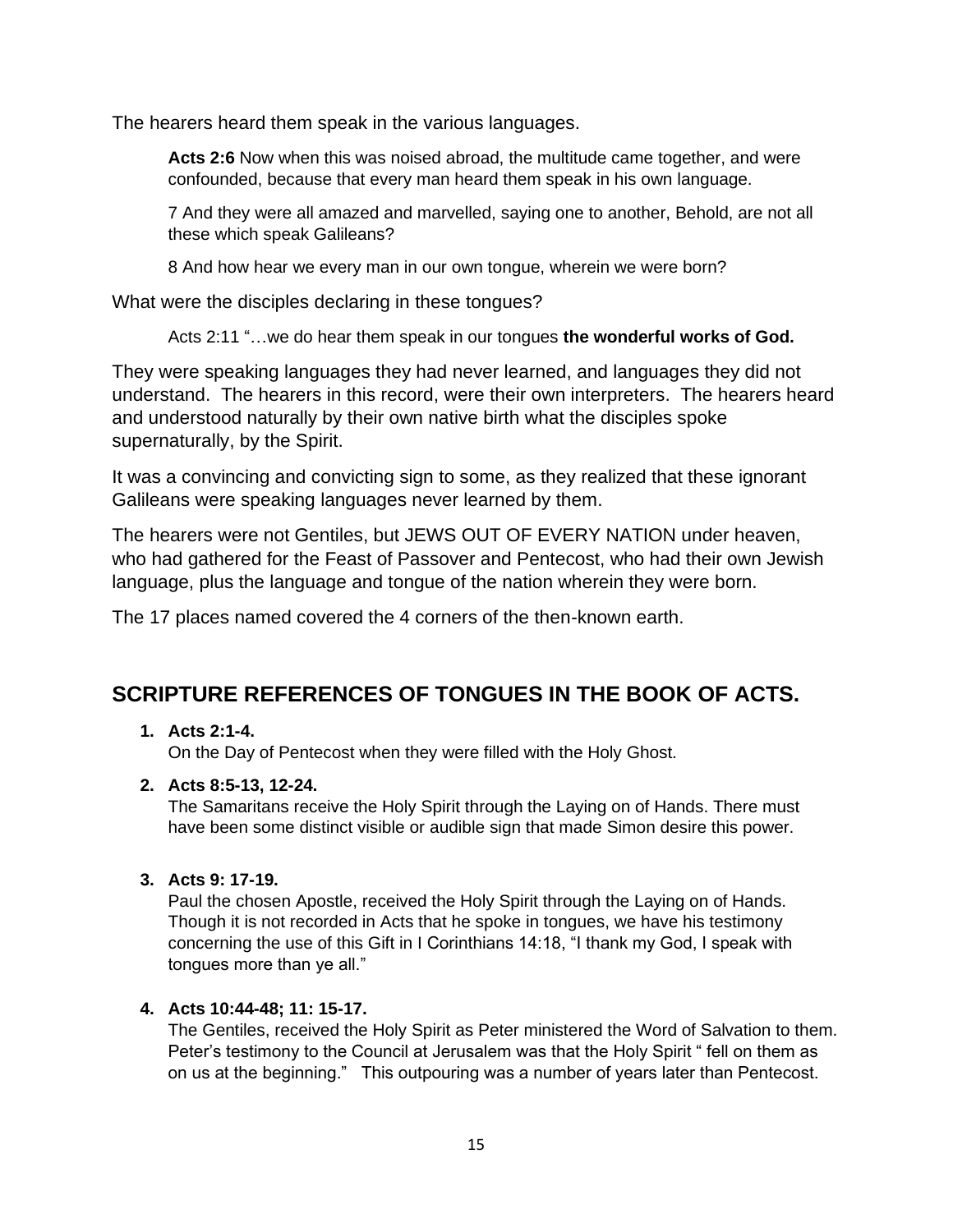#### **5. Acts 19:1-7**

The Ephesians disciples received the Holy Spirit though the Laying on of Hands by Paul. When they did receive the Spirit, they spoke with tongues and prophesied.

#### **6. Acts 18: 1-11; 1 Corinthians 14.**

Although it is not recorded in Acts, it is evident the Corinthians received the Holy Spirit and the sign and gift of speaking in other tongues was manifested there in the believers in the local church.

It is worthy to note that the signs of the Rushing Wind and the Tongues of Fire are not repeated in any of these records, but the sign of Speaking in Tongues is.

It was and is the ability of the Holy Spirit, not man's. Not the flesh. It is not of the human mind, but it is of the Spirit.

A careful study of each record in Acts shows that THE SIGN of speaking in tongues accompanied believers according to Jesus in the following Scriptures.

### **a. Tongues on the day of Pentecost had a purpose.**

Let's look at Ezekiel and Isaiah.

"I looked, and I saw a windstorm coming out of the north — an immense cloud with flashing lightning and surrounded by brilliant light… The appearance of the living creatures was like burning coals of fire or like torches. Fire moved back and forth among the creatures; it was bright, and lightning flashed out of it." (Ezekiel 1:4, 13)

Note: A great wind and fire that floats in the air.

We find a similar scene is Isaiah 6:6, where Isaiah sees a vision of angels worshiping God, and one angel brings a "coal" to his mouth to purify his lips. He is commissioned to take God's word to Israel.

Both Isaiah and Ezekiel experienced these visions for a purpose. God was appointing them to speak as prophets to Israel.

Very interestingly, God tells Ezekiel,

"Son of man, go now to the house of Israel and speak my words to them. You are not being sent to a people of obscure speech and difficult language, but to the house of Israel — not to many peoples of obscure speech and difficult language, whose words you cannot understand." (Ezekiel 3:4-5)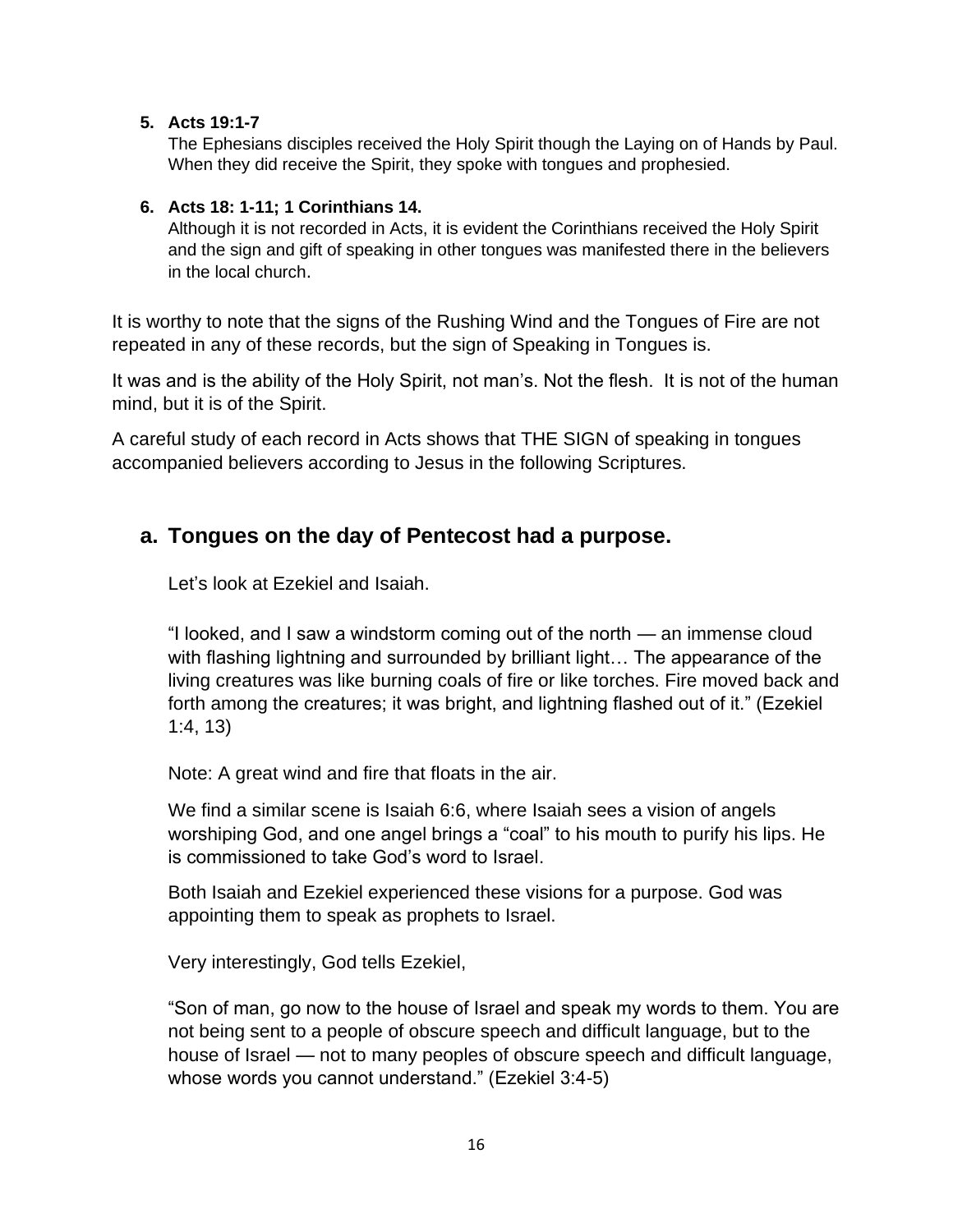God was sending Ezekiel to Israel, who speaks his language. In Acts, the Spirit gives the believers the ability to speak in every language. They weren't just being sent to Israel, they were being sent out to the world.

God was publicly commissioning Jesus' disciples to take the Gospel to the world. The Holy Spirit filled them with the ability to proclaim God's praises in every language. And the very first thing that Peter does is to preach to the masses, and thousands of people become believers that day

### **b. Tongues was a manifestation** of God's power and presence as a witness.

#### **Manifestation Defined:**

- To make something visible or clear.
- To make something known,
- To reveal something.
- To make something obvious, apparent, and plain for everyone to see.

#### **Tongues originally served as a sign for unbelievers.**

In each of the Scriptures where tongues are mentioned it was for a "sign" *(an indicator, manifestation, demonstration )* to the devout Jews gathered at Jerusalem and to those around, including Peter at the house of Cornelius in Acts 10.

We have come accustomed to using the word "evidence" with is "proof". As such today we have placed emphasis on tongues rather than the Holy Spirit itself.

Doing this places oneself as a judge, when we say if we don't hear them speak in tongues then they have not received the Holy Ghost and if we don't hear them speak with tongues, then we say they are not saved because they must speak in tongues. That make us judges does it not?

The only place in the New Testament where the word "evidence" occurs is found in Hebrews 11:1 "Now faith is the substance of things hoped for, the **evidence** of things not seen."

Scripture does speak about "Fruit". Fruit is something that is visible. The **evidence** or **proof** that a tree is an orange tree is by its fruit. **Verse 20 "**Wherefore by their fruits ye shall know them."

#### **We must seek the SPIRIT of God NOT the manifestations of the Spirit.**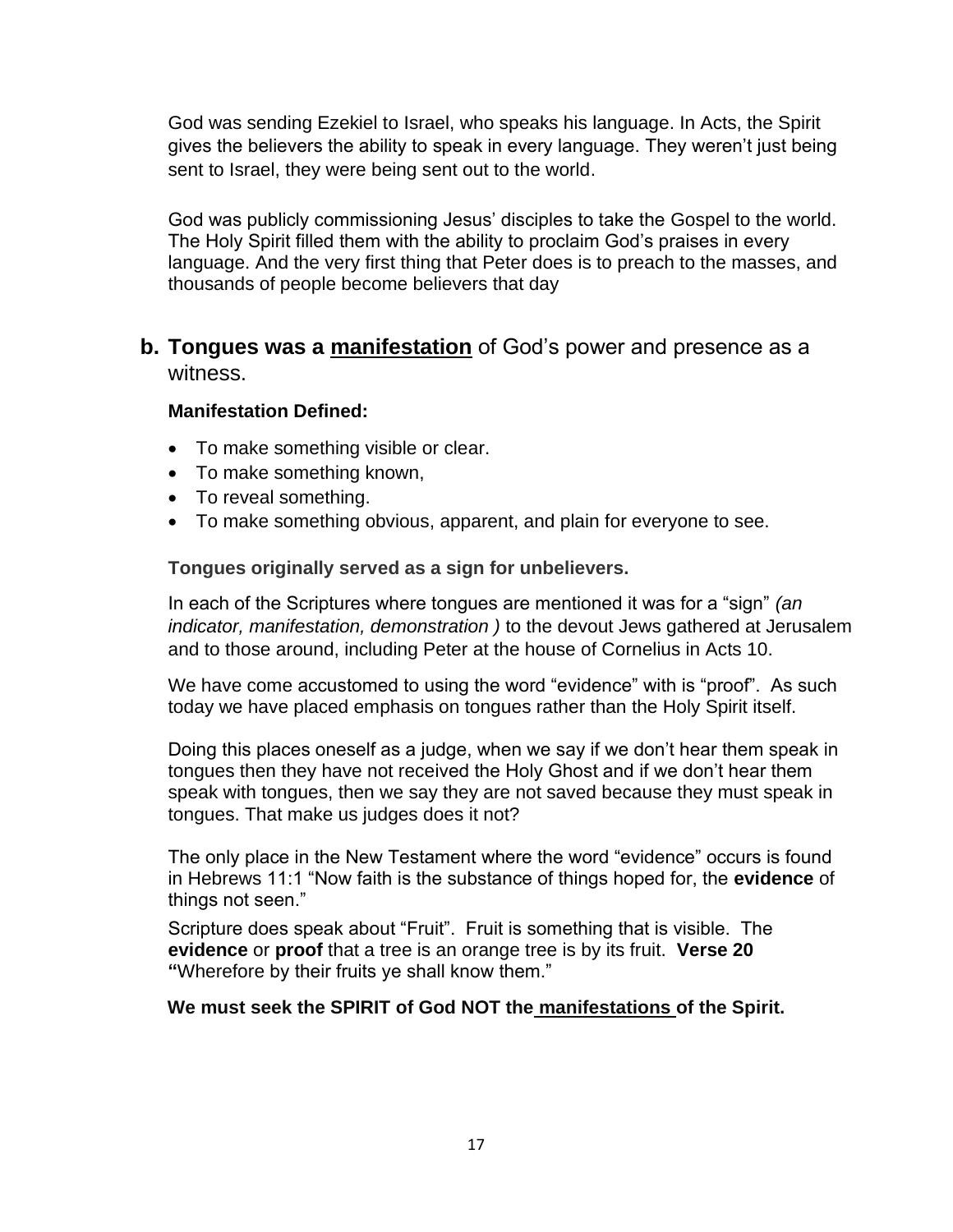All the nations present on the Day of Pentecost heard and understand distinctly what was been said by those speaking in their own language.

### **Acts 2:7-11**

7 And they were all amazed and marvelled, saying one to another, Behold, are not all these which speak Galilaeans?

8 And how hear we every man in our own tongue, wherein we were born? 9 Parthians, and Medes, and Elamites, and the dwellers in Mesopotamia, and in Judaea, and Cappadocia, in Pontus, and Asia,

10 Phrygia, and Pamphylia, in Egypt, and in the parts of Libya about Cyrene, and strangers of Rome, Jews and proselytes,

11 Cretes and Arabians, we do hear them speak in **our tongues the wonderful works of God.**

It was not some gibberish, unintelligible or meaningless speech. If one errs in their understanding of this then it can cause to err in other areas of Scripture as well.

# **THE GIFT OF TONGUES.**

**There are different manifestations of the SPIRIT.** Manifestations of God's choice in operations and with whom He chooses to operate these gifts through.

In the Epistle to the Corinthians, in I Corinthians 12, Paul is dealing expressly with the Gifts of the Spirit.

### **1 Corinthians 12:4-10**

4 Now there are diversities of gifts, but the same Spirit.

5 And there are differences of administrations, but the same Lord.

6 And there are diversities of operations, but it is the same God which worketh all in all. 7 But the manifestation of the Spirit is given to every man to profit withal.

8 For to one is given by the Spirit the word of wisdom; to another the word of knowledge by the same Spirit;

9 To another faith by the same Spirit; to another the gifts of healing by the same Spirit; 10 To another the working of miracles; to another prophecy; to another discerning of spirits; to another divers kinds of tongues; to another the interpretation of tongues.

### **1 Corinthians 13:1-3**

1 Though I speak with the tongues of men and of angels, and have not charity,( Love) I am become as sounding brass, or a tinkling cymbal.

2 And though I have the gift of prophecy, and understand all mysteries, and all knowledge; and though I have all faith, so that I could remove mountains, and have not charity, I am nothing.

3 And though I bestow all my goods to feed the poor, and though I give my body to be burned, and have not charity, it profiteth me nothing.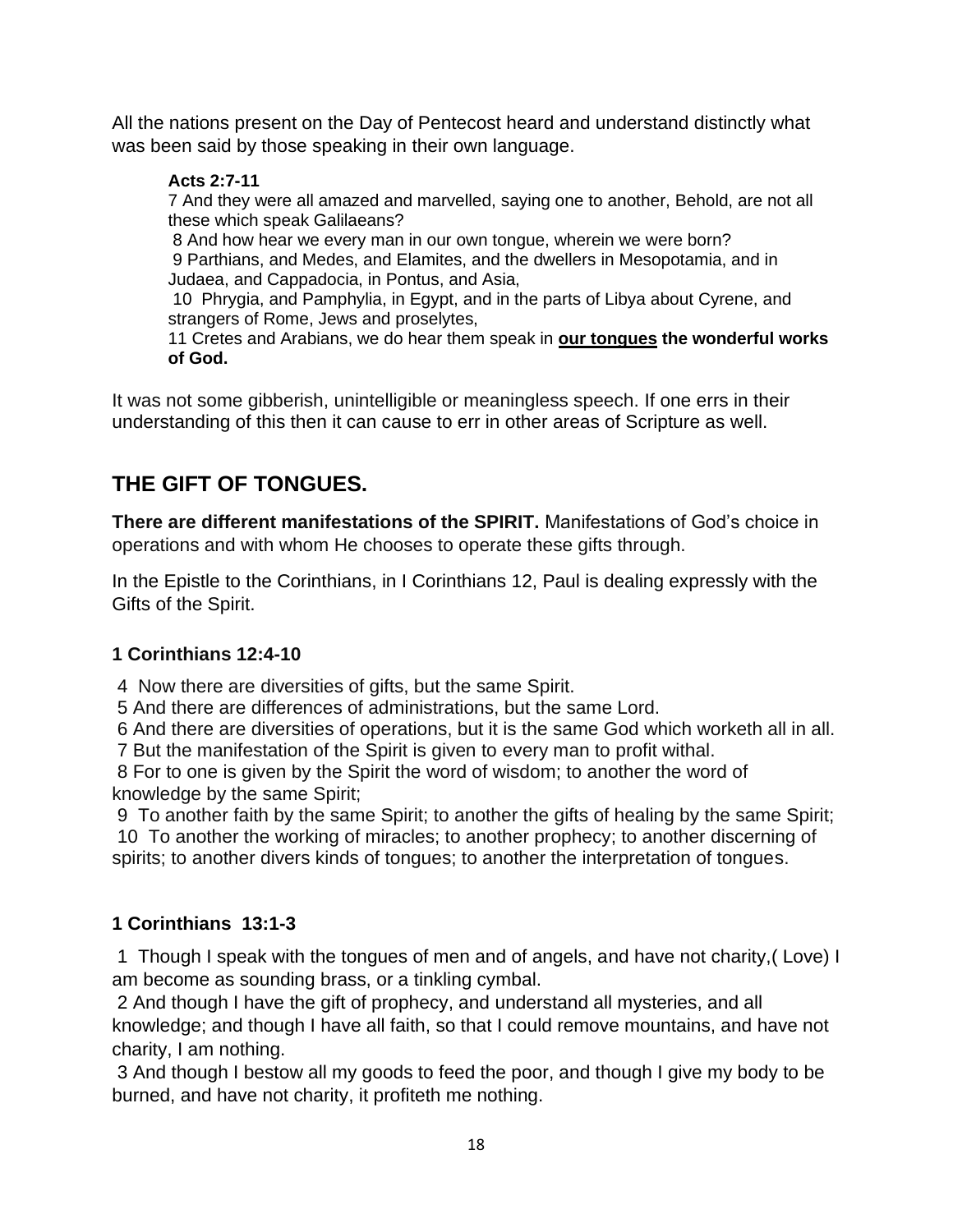## **Instructions on tongues in the church.**

### **1 Corinthians 14:1-20**

1 Follow after charity, and desire spiritual gifts, but rather that ye may prophesy.

2 For he that speaketh in an unknown tongue speaketh not unto men, but unto God: for no man understandeth him; howbeit in the spirit he speaketh mysteries.

3 But he that prophesieth speaketh unto men to edification, and exhortation, and comfort.

4 He that speaketh in an unknown tongue edifieth himself; but he that prophesieth edifieth the church.

5 I would that ye all spake with tongues, but rather that ye prophesied: for greater is he that prophesieth than he that speaketh with tongues, except he interpret, that the church may receive edifying.

6 Now, brethren, if I come unto you speaking with tongues, what shall I profit you, except I shall speak to you either by revelation, or by knowledge, or by prophesying, or by doctrine?

7 And even things without life giving sound, whether pipe or harp, except they give a distinction in the sounds, how shall it be known what is piped or harped?

8 For if the trumpet give an uncertain sound, who shall prepare himself to the battle?

9 So likewise ye, except ye utter by the tongue words easy to be understood, how shall it be known what is spoken? for ye shall speak into the air.

10 There are, it may be, so many kinds of voices in the world, and none of them is without signification.

11 Therefore if I know not the meaning of the voice, I shall be unto him that speaketh a barbarian, and he that speaketh shall be a barbarian unto me.

12 Even so ye, forasmuch as ye are zealous of spiritual gifts, seek that ye may excel to the edifying of the church.

13 Wherefore let him that speaketh in an unknown tongue pray that he may interpret.

14 For if I pray in an unknown tongue, my spirit prayeth, but my understanding is unfruitful.

15 What is it then? I will pray with the spirit, and I will pray with the understanding also: I will sing with the spirit, and I will sing with the understanding also.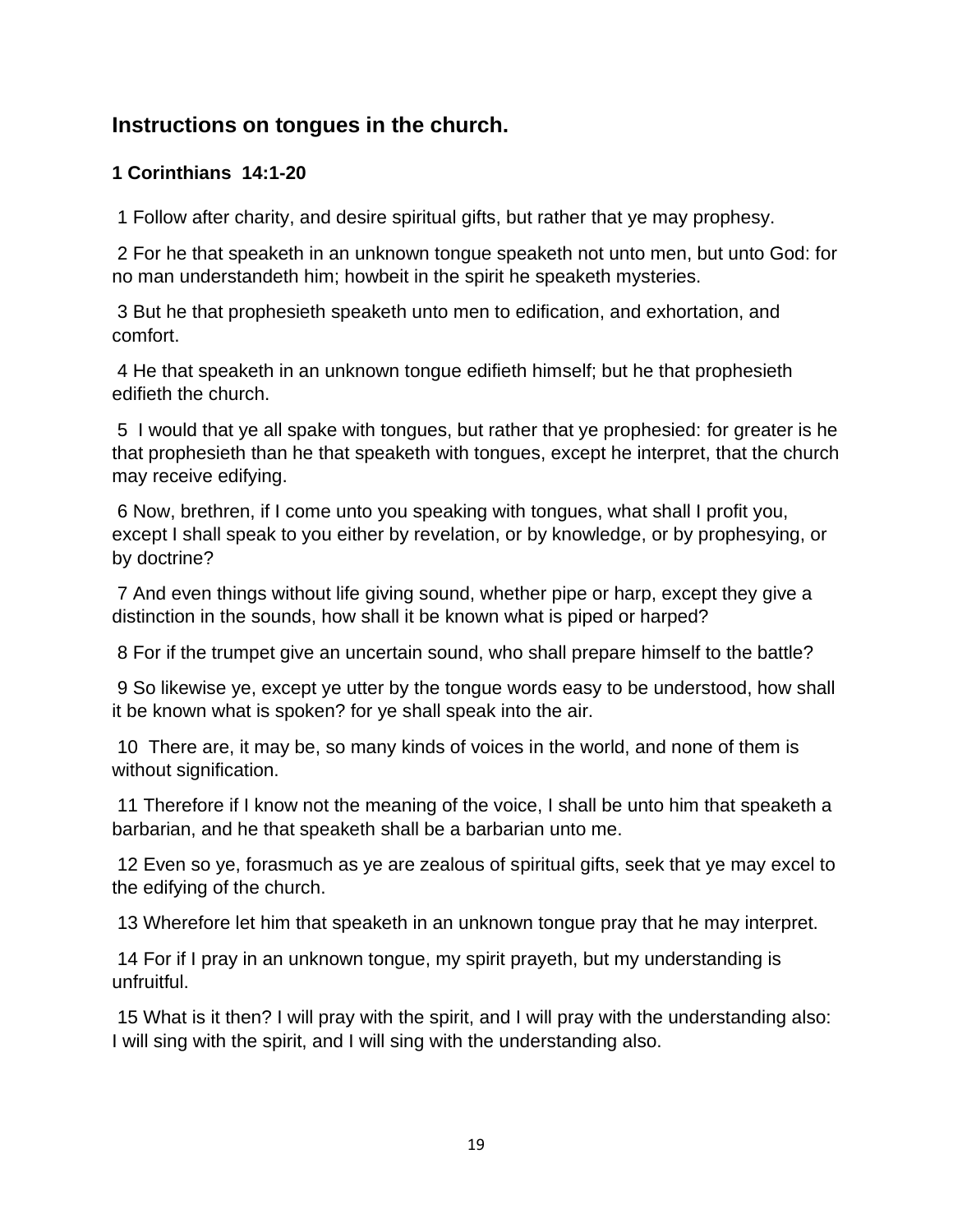16 Else when thou shalt bless with the spirit, how shall he that occupieth the room of the unlearned say Amen at thy giving of thanks, seeing he understandeth not what thou sayest?

17 For thou verily givest thanks well, but the other is not edified.

18 I thank my God, I speak with tongues more than ye all:

19 Yet **in the church** *( the assembly or gathering of the saints )* I had rather speak five words with my understanding, that by my voice I might teach others also, **than ten thousand words in an unknown tongue.**

20 Brethren, be not children in understanding: howbeit in malice be ye children, but in understanding be men.

# **TRUE SPIRITUALITY.**

# **a. True Spirituality is Being Filled with the Spirit.**

Being filled with the Spirit is an ongoing sense of God's Spirit working in a person's life, not a one-time experience. As the believer lives out his or her faith in Christ, the Holy Spirit increasingly controls or fills his or her life.

The true **"evidence"** of one being filled with the Holy Ghost is not "Tongues" but rather…

- 1. The Power and demonstration of one's changed life and character. 2 Corinthians 5:17
- 2. In one's convictions and manner of living. 2 Corinthians 7:1; Ephesians 4:24
- 3. The testimony of the Gospel of Jesus Christ. Acts 1:8
- 4. One change in nature. 2 Peter 4:1
- 5. The demonstration of the fruit of the spirit in one's life. Galatians 5: 22-26

Being "filled" with the Holy Spirit/Ghost means that **you are to be under the total influence of the Holy Spirit. It is God, dwelling in you, ordering your steps.**

**Ephesians 5:18** "And be not drunk with wine, wherein is excess; **but be filled**  with the Spirit."

The verb used here is different from that which is connected with the other ministries of the Spirit. The Christian has been born, baptized, indwelt, and sealed by the Spirit. It is the purpose of God that the Christian must be kept by the Holy Spirit. That is he must be continually filled with the Spirit.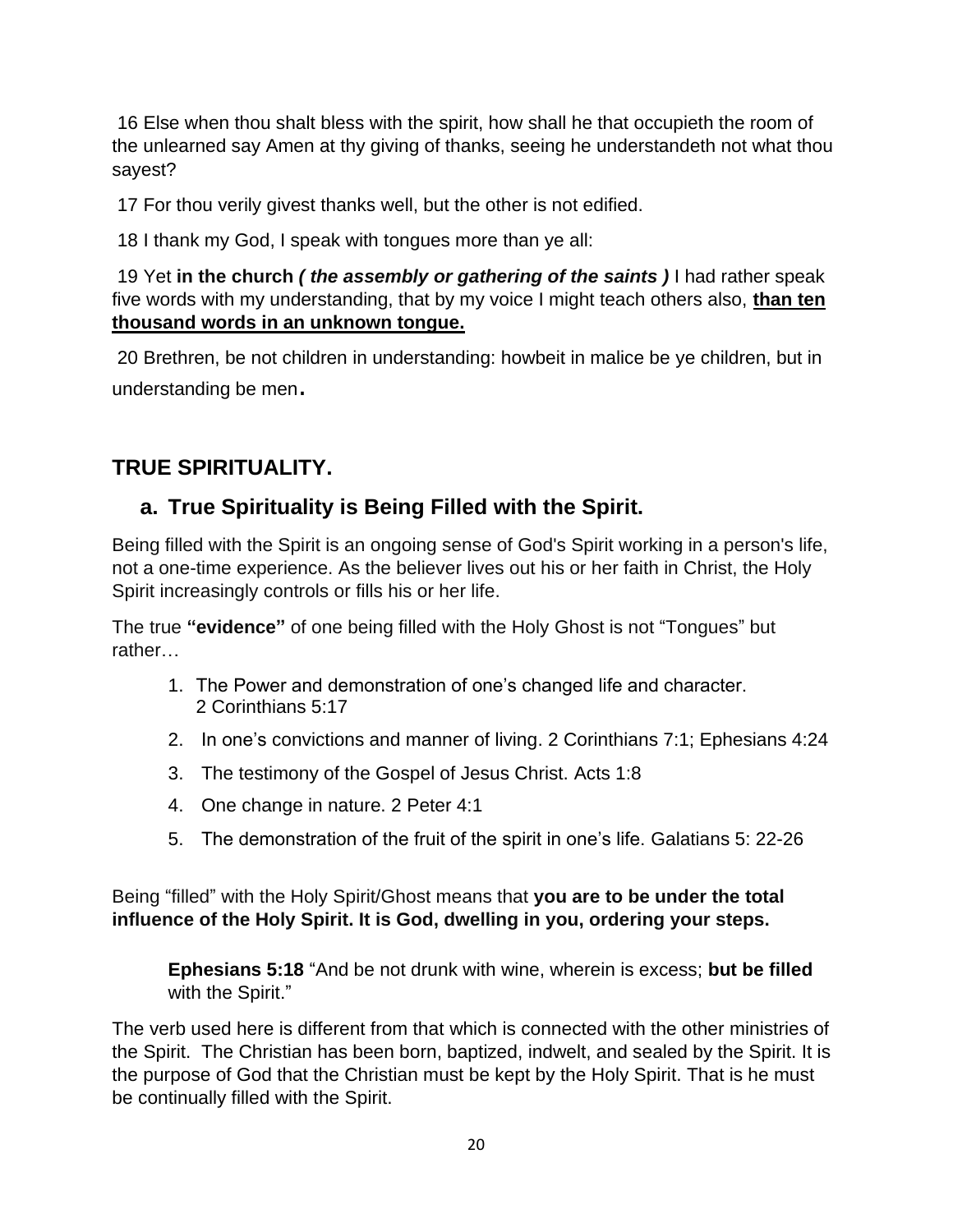Note: Three times in the New Testament the effect of strong drink is put over against the Spirit-Filled life. Luke 1:15; Acts 2:12-21; Ephesians 5:18. As strong drink stimulates the physical forces and men are prone to turn to it for help over difficult places, so the child of God, facing an impossible responsibility in their heavenly walk and service must turn to the Spirit as the source of all sufficiency.

To be filled with the Spirit is to have the Spirit fulfilling in us all that God intended us to do when He placed us there.

To be filled is not the problem of getting more of the Spirit; it is rather, the problem of the Spirit getting more of us.

The spiritual person is one who experiences the divine purpose and plan in his daily life through the indwelling Spirit. The character of that life will be the out-lived Christ. The cause of that life will be the unhindered indwelling Spirit. Ephesians 3:16-21; II Corinthians 3:18.

True spirituality does not consist in what one DOES NOT DO, it is rather what ONE DOES. It is not suppression it is expression. It is not holding in self, it is living out Christ.

The unregenerate would not be saved if he ceased sinning. He would not be born of God. Likewise, the Christian would not be spiritual by obstaining from worldliness, he would possess none of manifestations of the Spirit.

## **b. The conditions of true spirituality.**

### **1. By grieving not the Holy Spirit.**

Ephesians 4:30 And **grieve not the holy Spirit** of God, whereby ye are sealed unto the day of redemption.

The word "grieve" means **"to burden; to make sorrow; to make sad; to distress; be in heaviness".** What is it that grieves the Holy Spirit? Read Ephesians 4:17-32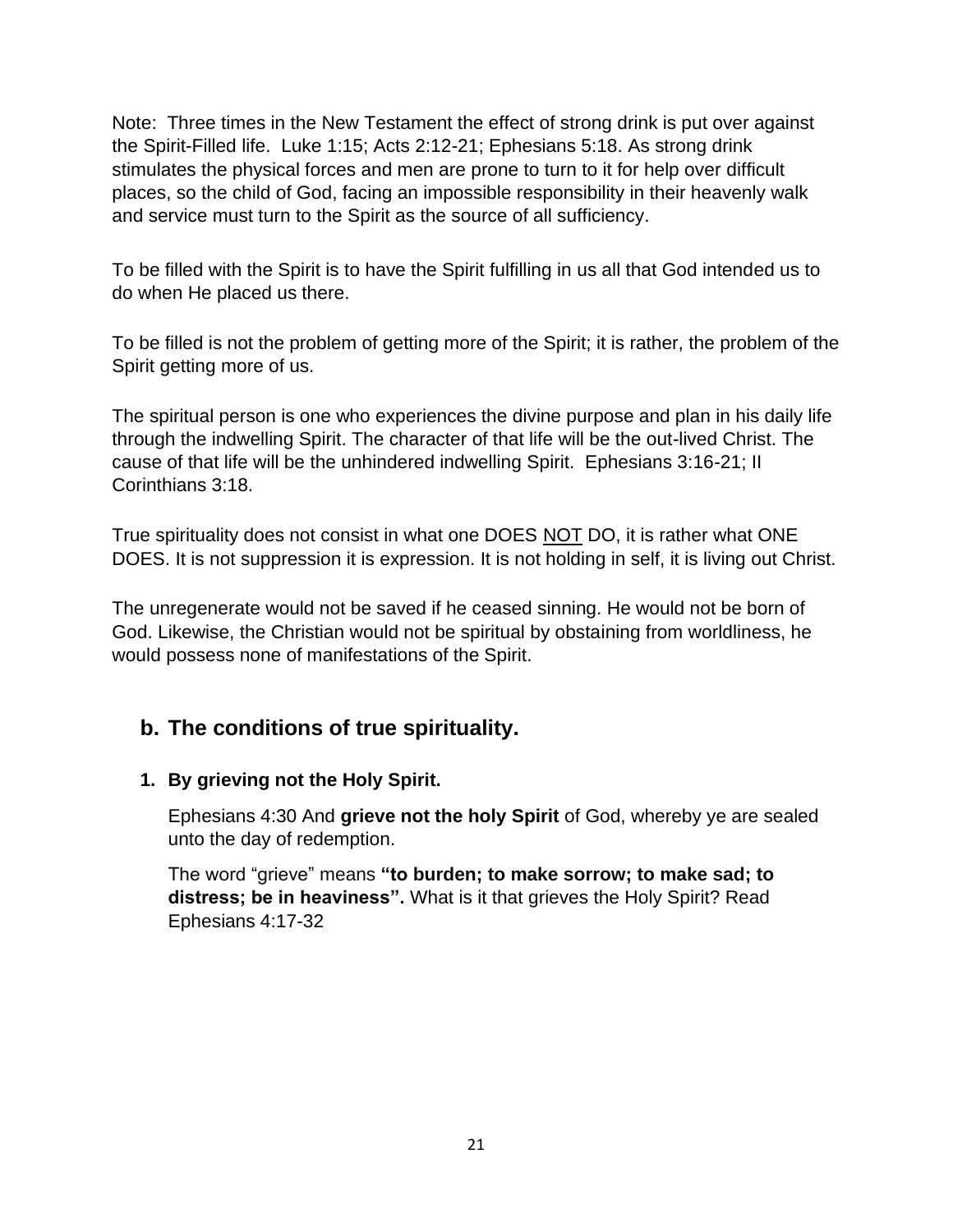What are some ways that we can grieve the Holy Spirit?

- Don't use foul or abusive language.
- Let everything you say be good and helpful, so that your words will be an encouragement to those who hear them.
- And do not *grieve* God's Holy Spirit by the way you live.
- Get rid of all bitterness, rage, anger, harsh words, and slander, as well as all types of malicious behavior.
- Instead, be kind to each other, tenderhearted, forgiving one another, just as God through Christ has forgiven you.

We are appointed to live every moment of our lives with the Holy Spirit. We don't turn the Holy Spirit on when we walk into our worship services and leave it there when we leave.

We either live with a grieved or an ungrieved Spirit.

### **2. To Quench not the Holy Spirit.**

1Thessalonians 5:19 Quench not the Spirit.

The word "Quench" means the act of resisting the Spirit.

This is another explicit command to the believer concerning his relation to the Holy Spirit.

The Spirit is "quenched" by any unyieldedness to the revealed will of God. It is simply saying "no" to God especially to matters of the divine appointments for service.

His Spirit may also be "quenched" by any resistance of God's will in our lives. We are to "Yield" ourselves to God and His will for our lives.

Romans 6:13 Neither yield ye your members as instruments of unrighteousness unto sin: but yield yourselves unto God, as those that are alive from the dead, and your members as instruments of righteousness unto God.

We are no longer our own but we have been bought with a price.

1Corintians 7:23 Ye are bought with a price; be not ye the servants of men.

The same word is found in Romans 12:1

Romans 12:1 I beseech you therefore, brethren, by the mercies of God, that ye **present** (*Yield*) your bodies a living sacrifice, holy, acceptable unto God, which is your reasonable service.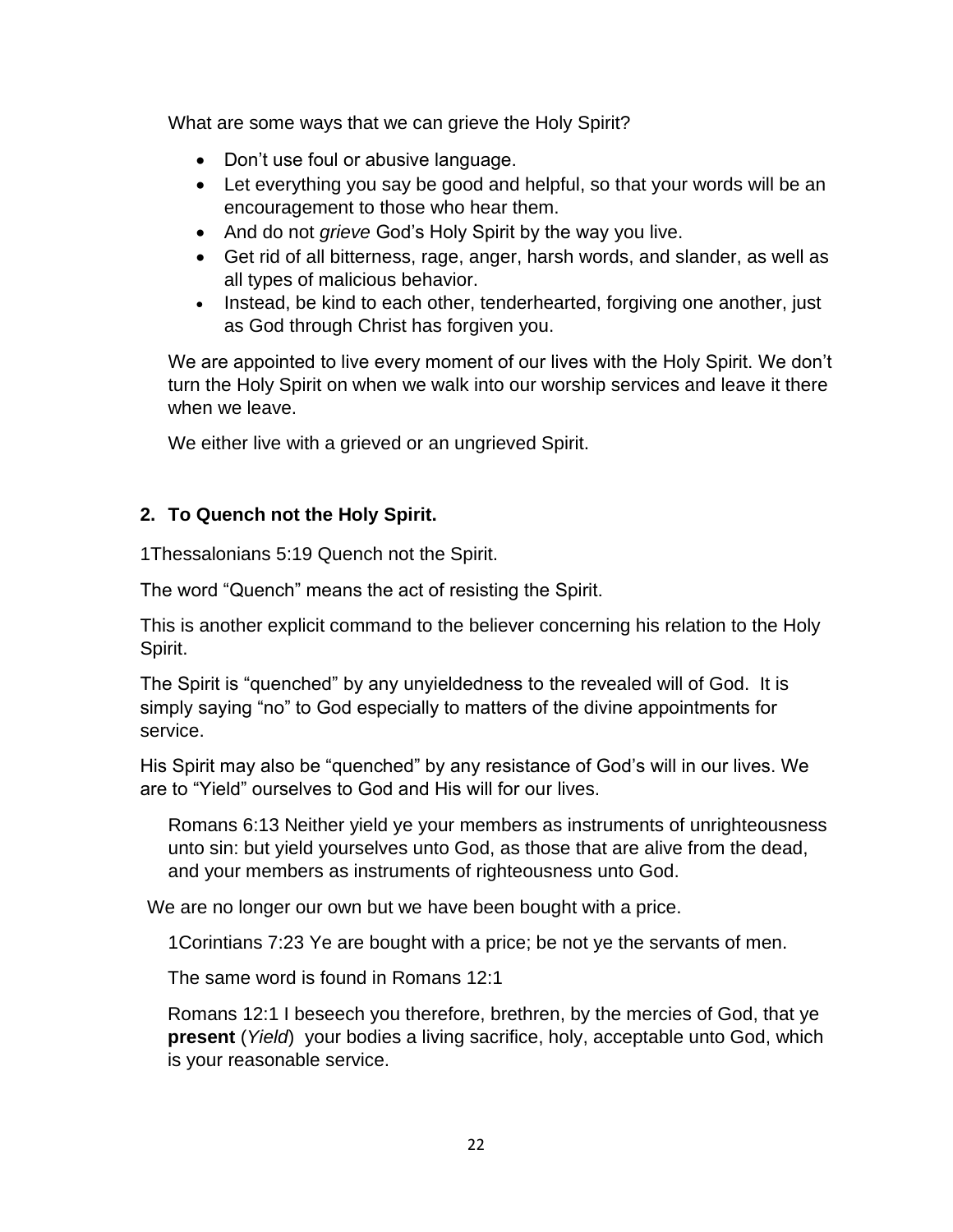#### **3. We are to "Walk in His Spirit"**

The two previously mentioned conditions have been negative in character. They represent things the believer must not do. This third condition is positive in character. It is something the believer, must do.

There are several passages of Scripture in which this appears, but the key verse here is found in Galatians 5: 16.

Galatians 5:16-17 This I say then, **Walk in the Spirit**, and ye shall not fulfil the lust of the flesh. For the flesh lusteth against the Spirit, and the Spirit against the flesh: and these are contrary the one to the other: so that ye cannot do the things that ye would.

The believer in his own strength cannot walk in the Spirit. The human responsibility is that of a whole dependence upon the Spirit. By this is meant a definite reliance upon the ability and power of the Holy Spirit that indwells us.

In verse 18 is reads "… be **led** of the Spirit…"

In no sense do we lead, or direct, the Spirit but rather we are to be dependent on the Spirit. It is an unbroken reliance upon the Spirit to do what He has come to do and what alone can do.

## **THE HOLY SPIRIT IS PROMISED FOR ALL.**

#### **Acts 2:1-4**

And when the day of Pentecost was fully come, they were all with one accord in one place. And suddenly there came a sound from heaven as of a rushing mighty wind, and it filled all the house where they were sitting. And there appeared unto them cloven tongues like as of fire, and it sat upon each of them. And they were **all filled** with the Holy Ghost, and began to speak with other tongues, as the Spirit gave them utterance.

#### **Acts 2:16-18**

But this is that which was spoken by the prophet Joel; And it shall come to pass in the last days, saith God, **I will pour out of my Spirit upon all flesh**: and your sons and your daughters shall prophesy, and your young men shall see visions, and your old men shall dream dreams: And on my servants and on my handmaidens I will pour out in those days of my Spirit; and they shall prophesy: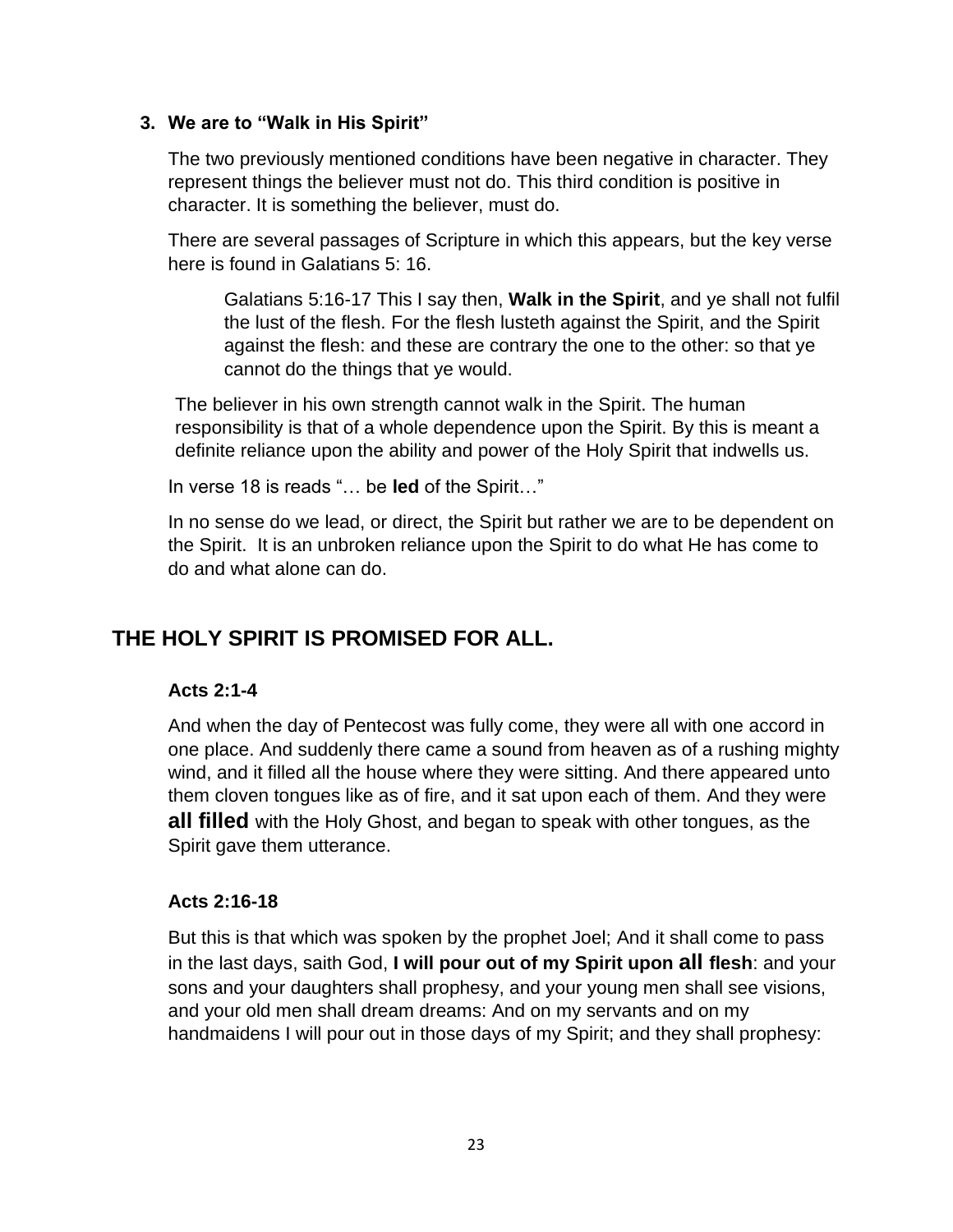# **INSTRUCTIONS FOR RECEIVING THE HOLY SPIRIT/GHOST**

1. **Repentance.** Mark 1:15; Luke 13:5; Acts 2:38; 2 Corinthians 7:10 Repentance is a complete turnabout. It is a change in direction, from going away from God to coming towards God. A change of mind, heart, and attitude. A godly sorrow. A sincere and thorough changing of the mind and disposition in regard to sin.

### **Oh! By the way, there is NO SINNER'S PRAYER in the Bible.**

2. **Confession**. Romans 10:10

From the heat and with the mouth, one must confess that Jesus Christ is Lord and savior. That Christ died for our sin on the cross and was resurrected that we may live again. That there is no salvation in any other than In Jesus Christ. We must confess that we have sinned and renounce any sin in our life.

- 3. **Ask for forgiveness**. Acts 26:18; Ephesians 1:7; Acts 10:43
- 4. **Water Baptism** " In the Name of Jesus" or "Lord Jesus Christ" for the remission of sins. Acts 2:38
- 5. **Faith.** "Believe" what His Word has promised. Acts 2:38; Acts 2:17; Jeremiah29:13; Matthew 7:7-11

Faith is assurance and confidence in His Word. It is wholly trusting and relying on His Word.

**6. Surrender yourself.** James 4:10; Psalms 51:17

Surrender is a term that is generally used to refer to losing or giving up. When we surrender to God, we are choosing to give up the fight between our selfish sinful man and God. We surrender our will to His will.

7. **Ask.** John 16:23-24: Luke 11:9 Luke 11:13 "…how much more shall your heavenly Father give the Holy Spirit to them that ask him?"

### **8. Worship.**

Open your mouth and lift your voice and worship and praise Him. Give Him glory. Worship is an outward expression of what's going on in the inward heart. Open your heart to Him and begin to glorify Him with your mouth.

The number 8 in Biblical numerology is the number for a "New beginning". " A new start".